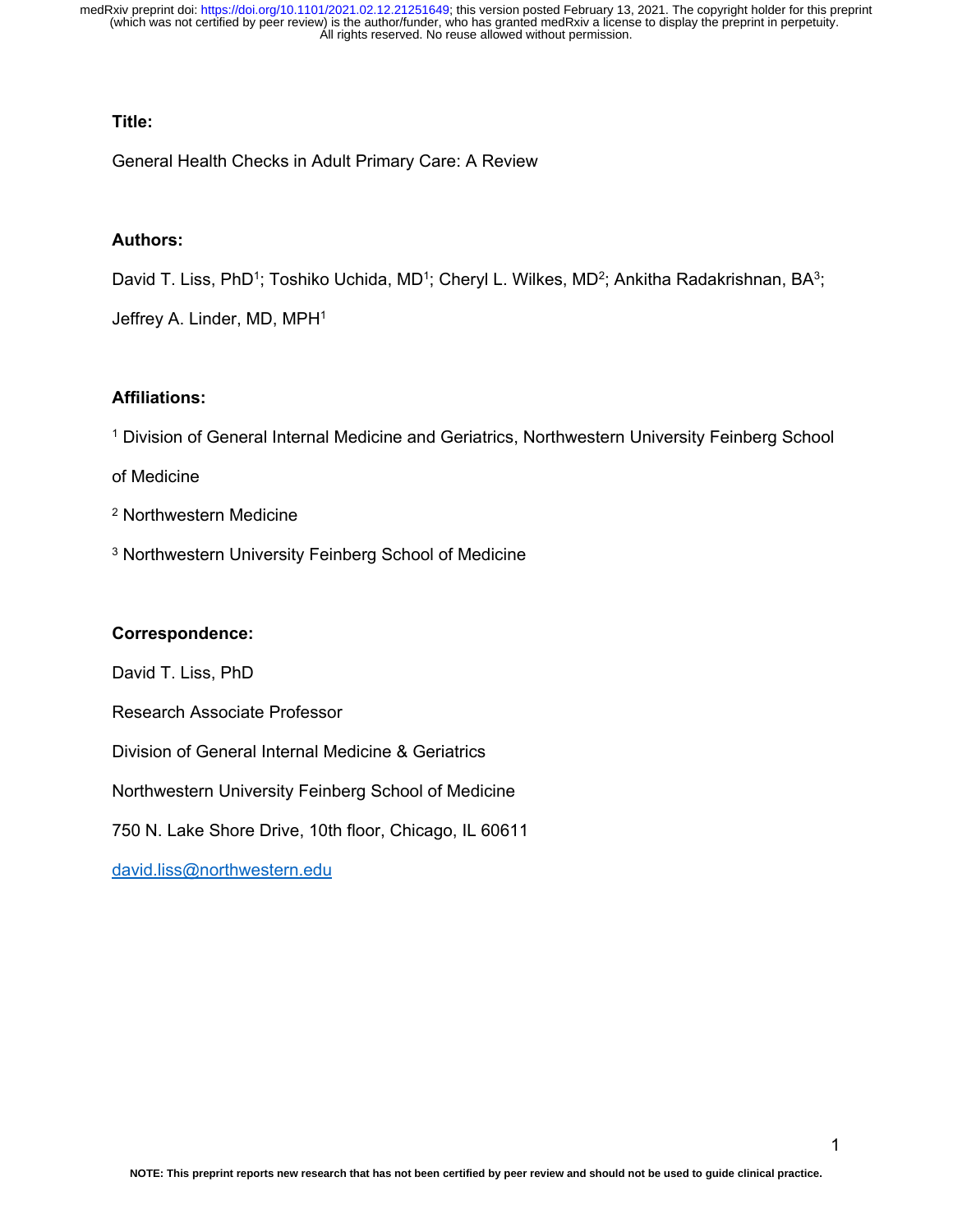# **ABSTRACT**

**Importance**: General health checks—also known as general medical exams, periodic health evaluations, checkups, or wellness visits—to identify and prevent disease are extremely common in adult primary care. Although general health checks are often expected and advocated by patients, clinicians, payers, and health systems, others question their value. The current evidence was updated and recommendations provided for conducting general health checks in adults.

**Observations**: Randomized trials and observational studies with control groups from prior systematic reviews and an updated literature review through December 2020 were included. Out of 19 included randomized trials (906 to 59,616 participants; follow-up, 1 to 30 years), 5 evaluated a single general health check and 7 evaluated annual health checks. All of 12 included observational studies (240 to 471,415 participants; follow-up, cross-sectional to 5 years) evaluated a single general health check. General health checks were generally not associated with decreased mortality, cardiovascular events, or cardiovascular disease incidence. For example, in the South-East London Screening Study (n=7,229), adults age 40 to 64 who were invited to two health checks over two years experienced no 8-year mortality benefit (6% overall). However, general health checks were associated with increased detection of chronic diseases, such as depression and hypertension; moderate improvements in controlling risk factors such as blood pressure and cholesterol; increased clinical preventive service uptake, such as colorectal and cervical cancer screening; and improvements in patient-reported outcomes, such as quality of life and self-rated health. General health checks were sometimes associated with modest improvements in health behaviors such as physical activity and diet. For example, in the OXCHECK trial (n=4121), fewer intervention participants exercised less than once per month (68% versus 71%). Potential adverse effects in individual studies included an increased risk of stroke and increased mortality attributed to increased completion of advanced directives.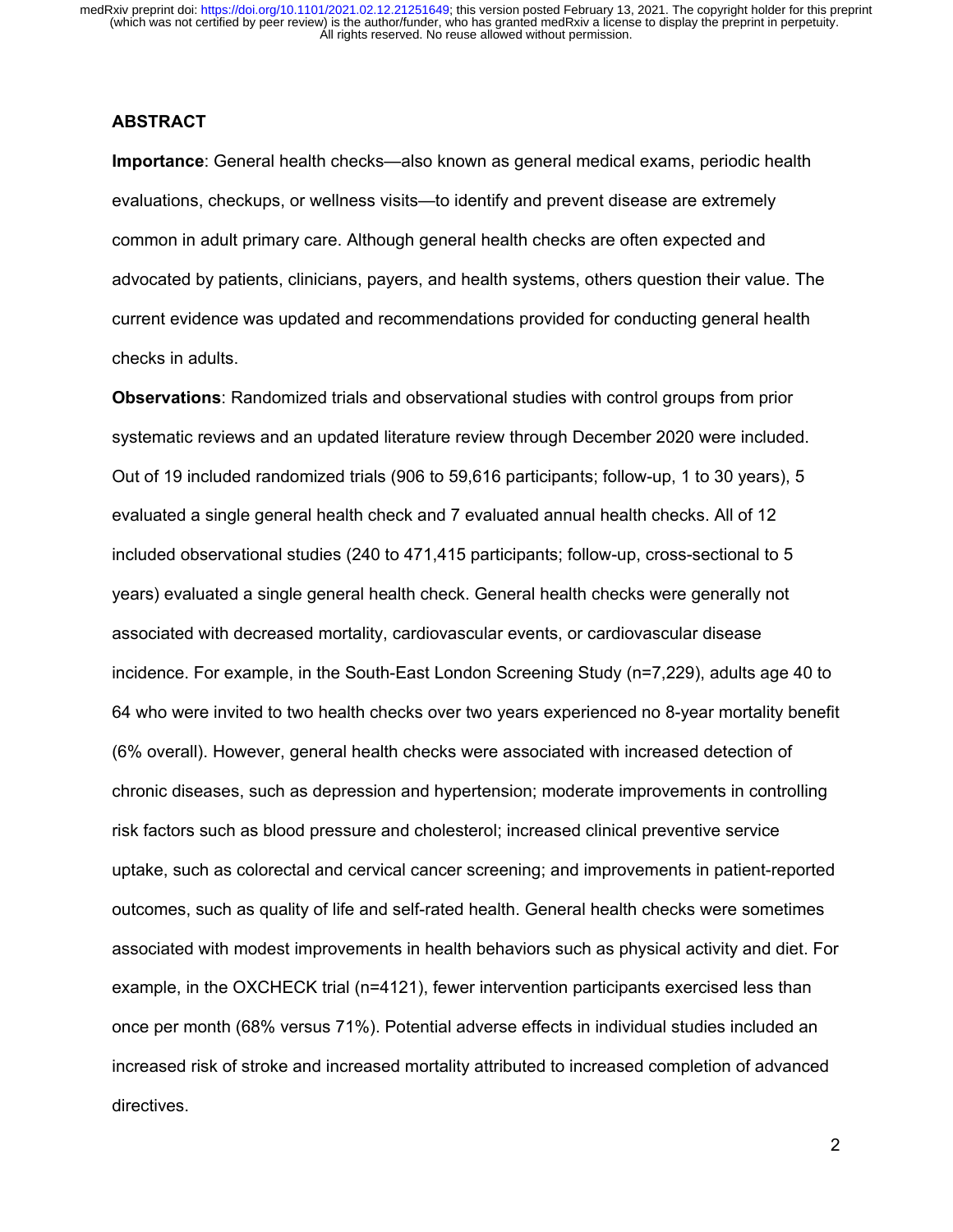**Conclusions and Relevance**: General health checks were not associated with reduced mortality or cardiovascular events, but were associated with increased chronic disease recognition and treatment; risk factor control, preventive service uptake, and patient-reported outcomes. Primary care teams may reasonably offer general health checks, especially for groups at high risk of overdue preventive services, uncontrolled risk factors, low self-rated health, or poor connection to primary care.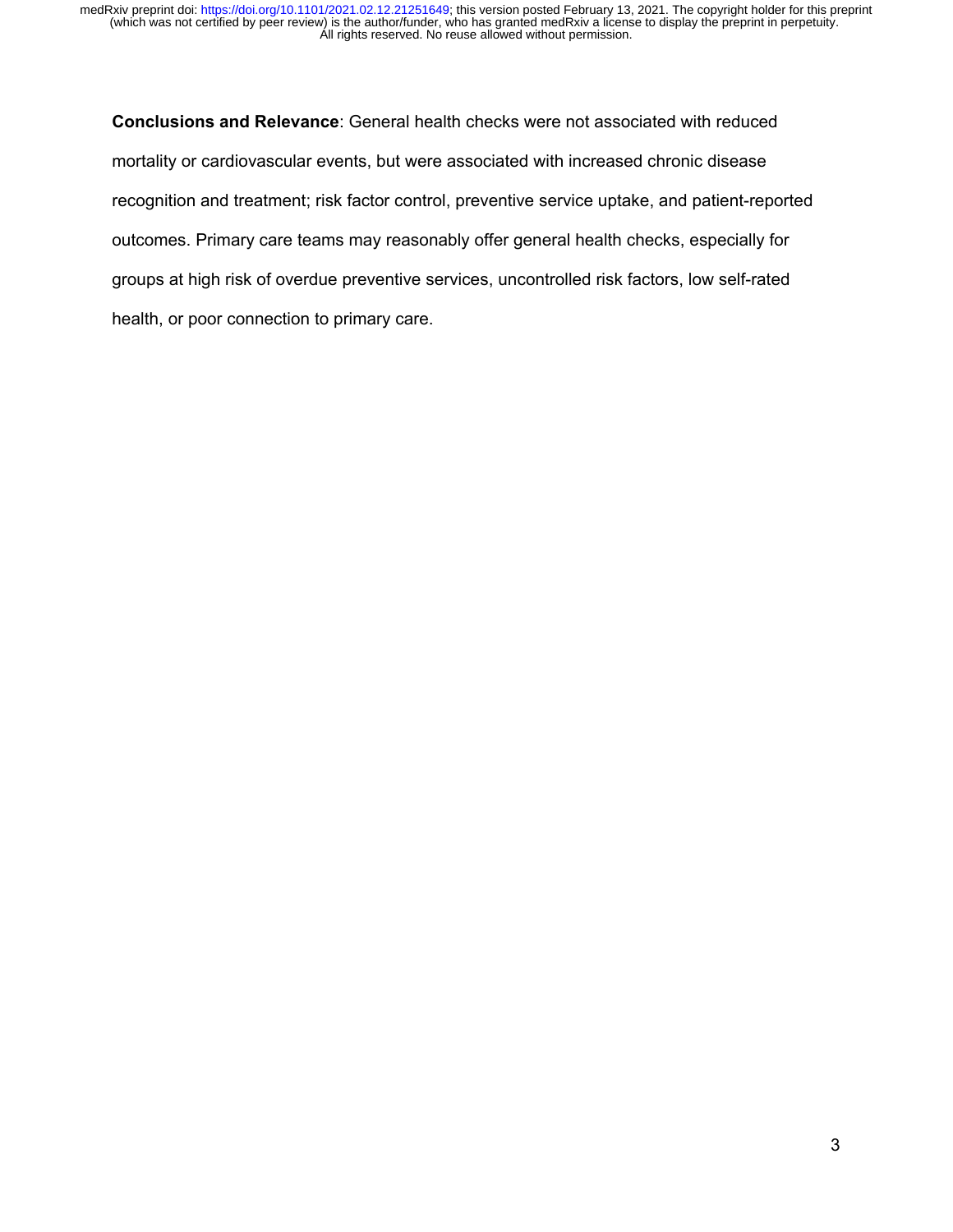# **INTRODUCTION**

General health checks – also known as general medical exams, periodic health evaluations, checkups, or wellness visits – are the second most common reason for ambulatory care visits in the United States (U.S.), accounting for about eight percent of the roughly 900 million annual U.S. ambulatory visits.<sup>1</sup> Nearly all insurers provide partial or full financial coverage for these visits through mechanisms such as preventive visits for commercially insured patients<sup>2</sup> and annual wellness visits for Medicare beneficiaries.<sup>3</sup>

Despite the prevalence of general health checks in everyday clinical care, questions persist about the value, goals, and components of these visits. For example, the Society of General Internal Medicine explicitly recommends *against* annual general health checks for asymptomatic adults.4 Others have called for these exams to be optimized so that physician-led teams deliver an "annual health review" that promotes trusting therapeutic relationships.5 An additional source of confusion is the term "annual physical," a misnomer in that general health checks do not necessarily need to delivered annually nor include a physical examination beyond blood pressure and body mass index.6

#### Prior Systematic Reviews

Prior reviews reached varying conclusions about the value of general health checks (**Table 1**). In 2007, an Agency for Healthcare Research and Quality (AHRQ) Evidence Report/Technology Assessment<sup>7</sup> and accompanying review manuscript<sup>8</sup> found that periodic health evaluations were consistently associated with receipt of some cancer screenings and cholesterol screening, and could reduce patient worry. However, periodic health evaluations had mixed effects on mortality, other clinical outcomes, and costs. In 2016, a Cochrane review of systematic risk assessment for primary prevention of cardiovascular disease<sup>9</sup> found no effects on mortality or cardiovascular endpoints, but some evidence of reductions in total cholesterol and blood pressure. In 2019, a separate Cochrane review of general health checks in adults<sup>10</sup>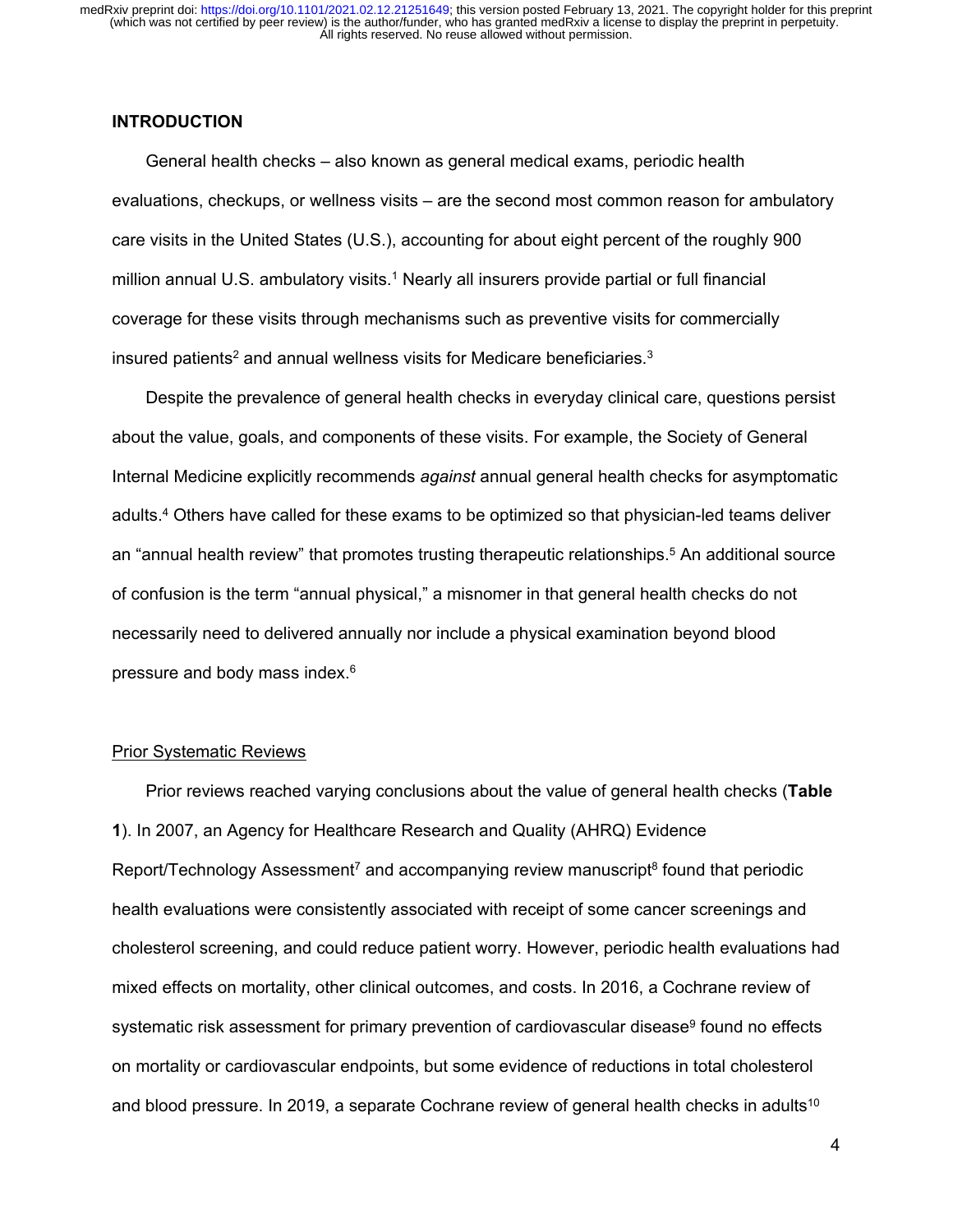found little or no effect on total mortality, cancer mortality, or ischemic heart disease, and probably little or no effect on cardiovascular mortality or stroke. The three systematic reviews described the risk of bias in included studies as generally variable, high, or unclear.

However, prior review findings may have limited generalizability to modern primary care populations. Prior reviews differed with regard to exclusion<sup>10</sup> or inclusion<sup>8</sup> of trials in elderly patients (**Table 1**), thus omitting U.S.-based randomized trials among Medicare enrollees.11-14 Many trials were conducted in European countries with "usual care" consisting of universally insured populations with population-level access to primary care and few cost-related access barriers.15 Additionally, many trials were conducted before several modern pharmacotherapies—including statins, many antihypertensive medications, and smoking cessation medications—were available. Findings from prior reviews may not be generalizable to U.S. primary care sthe ettings.<sup>16</sup>

The literature on general health checks was reviewed to gain an up-to-date understanding of the evidence. In addition to considering results of randomized trials, controlled, observational evidence from the twenty-first century was also evaluated.

#### **METHODS**

Complementary approaches were used to identify randomized trials (regardless of publication year) and observational studies (published between January 2000 and November 2019) that met inclusion criteria. In addition to considering all randomized trials included in prior systematic reviews; $8-10$  we also considered observational studies from the prior review by Boulware et al.<sup>8</sup> that were published in 2000 or later. In addition, the Ovid MEDLINE database was queried on January 19, 2021 to identify articles published up to December 31, 2020. The MEDLINE query included three related searches (Supplement). First, a search for observational articles published between 2000 and 2020 was conducted. Then, to identify recently published randomized trials, the search strategy from each of the two prior Cochrane reviews $9,10$  was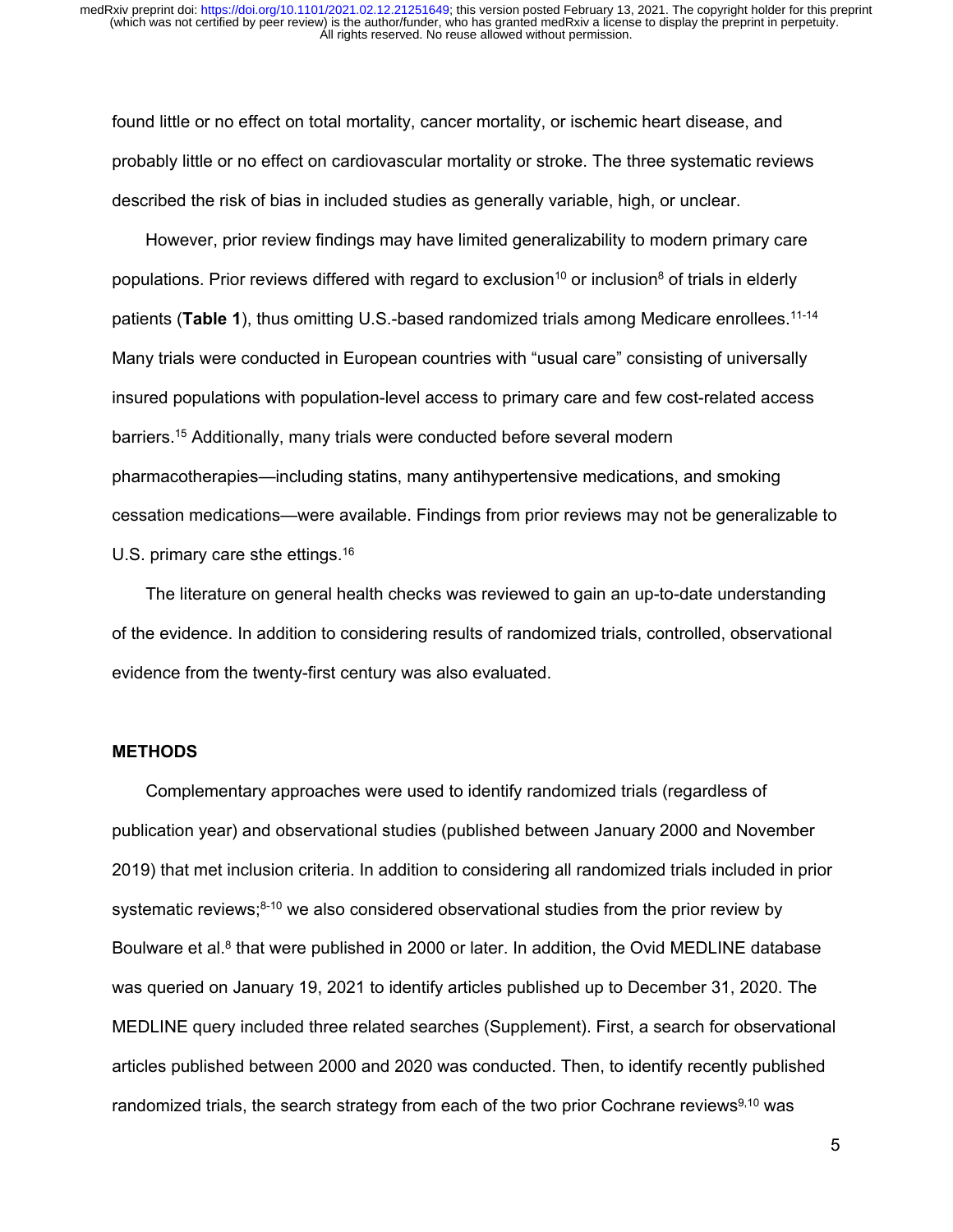replicated, but restricted to articles published since each review's respective search date. One study author screened each study abstract; abstracts identified as potentially meeting inclusion criteria were then screened by an additional author. If both screeners agreed that the study might meet inclusion criteria, two authors then screened the full text manuscript. When an author pair disagreed about whether to include a study in the review, the full study team screened the relevant manuscript and jointly made a final inclusion decision. Reference lists of included studies were also hand searched for potentially eligible articles.

The review included controlled, randomized trials and controlled (i.e., with a comparator group), observational studies conducted in primary care among adults—with no upper age limit—with a total sample size of at least 200 patients to eliminate small studies that would be more likely to provide imprecise results. Disease-specific or condition-specific studies and studies conducted in settings outside of primary care practices, such as patients' homes, workplaces, or freestanding pharmacies were excluded. Articles that were not available in English and studies where outcome data were not yet published were excluded.

To be included, studies had to report outcome measures from at least one of the following seven categories: 1) mortality; 2) cardiovascular outcomes, including cardiac events, such as stroke, or incidence of conditions such as coronary heart disease or diabetes; 3) chronic disease detection, defined by a newly diagnosed chronic illness or initiation of chronic disease treatment (typically via pharmacotherapy); 4) risk factor control for outcomes such as weight, blood pressure, cholesterol, or overall cardiovascular risk; 5) uptake of clinical preventive services; 6) health behaviors such as exercise, diet, or smoking, and; 7) patient-reported outcomes such as quality of life or anxiety. For each included study, relevant data on these seven outcome categories were collected, along with any available data on potential adverse effects among patients exposed to general health checks.

### **OBSERVATIONS**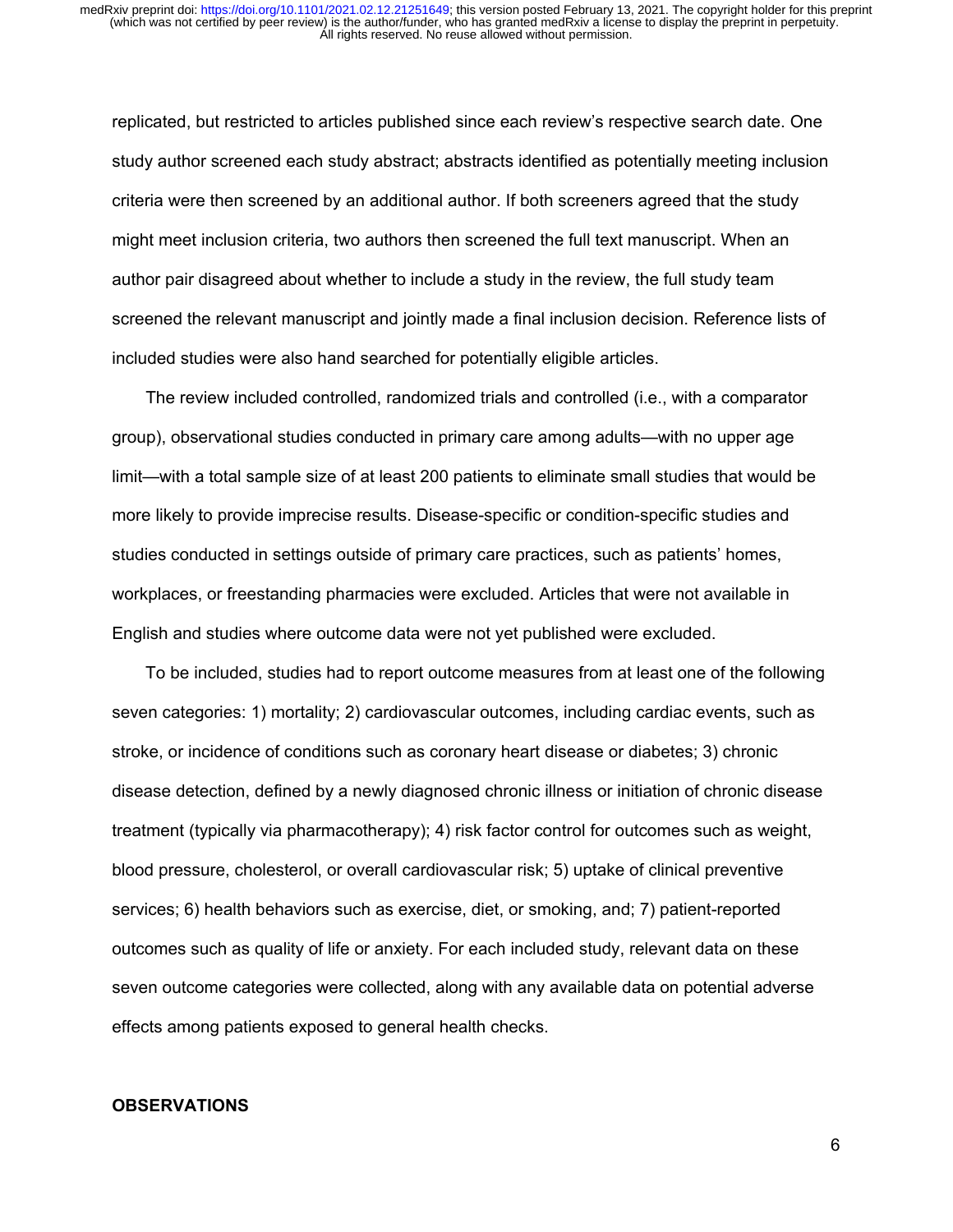After screening 1,860 abstracts, a total of 31 studies met inclusion criteria: 19 were randomized trials and 12 were controlled observational studies (**Figure 1**).

The studies were conducted in multiple countries, in different age groups, and varied in size. Seventeen studies (55%) were conducted in Europe (9 in Scandinavia, 8 in the United Kingdom [U.K.]), 11 (36%) in the U.S., and the remainder in Asia (6%) or Canada (3%). Six studies (19%) were restricted to patients between age 40 and 64, eight (26%) were restricted to patients age 65 and older, and 17 (55%) included patients in multiple or unspecified age groups. The number of included study subjects in randomized trials ranged from 906 to 59,616 and, in observational studies, from 240 to 471,415. Follow-up periods ranged from 6 months to 30 years. Fourteen included studies (45%) began prior to 1990 (i.e. before medications such as statins were widely available), 7 (23%) began during the 1990s, and 10 (32%) began during the twenty-first century.

Although a physician delivered at least some components of all included interventions, general health check intervention formats and components varied widely. The primary care physician conducted a physical examination in 16 (52%) included studies. Some general health check interventions included a single physician-led visit, while others included a multiphasic screening session with a non-physician, followed by a visit with a physician to review screening results. Many different forms of screening were employed, including interviews to assess patient-reported risk factors, laboratory testing of blood and urine, cancer screenings, and other diagnostic testing of lung, heart, or eye function. Lifestyle interventions and health behavior coaching sometimes accompanied general health check screenings.

The frequency of general health checks varied by study design. While all 12 included observational studies evaluated a single general health check, there was substantial variation across included randomized trials. Five of 19 (26%) trials evaluated a single, comprehensive general health check, 7 (37%) evaluated annual health checks, 1 (5%) evaluated biaannual health checks, and 6 (32%) evaluated health checks delivered at other frequencies.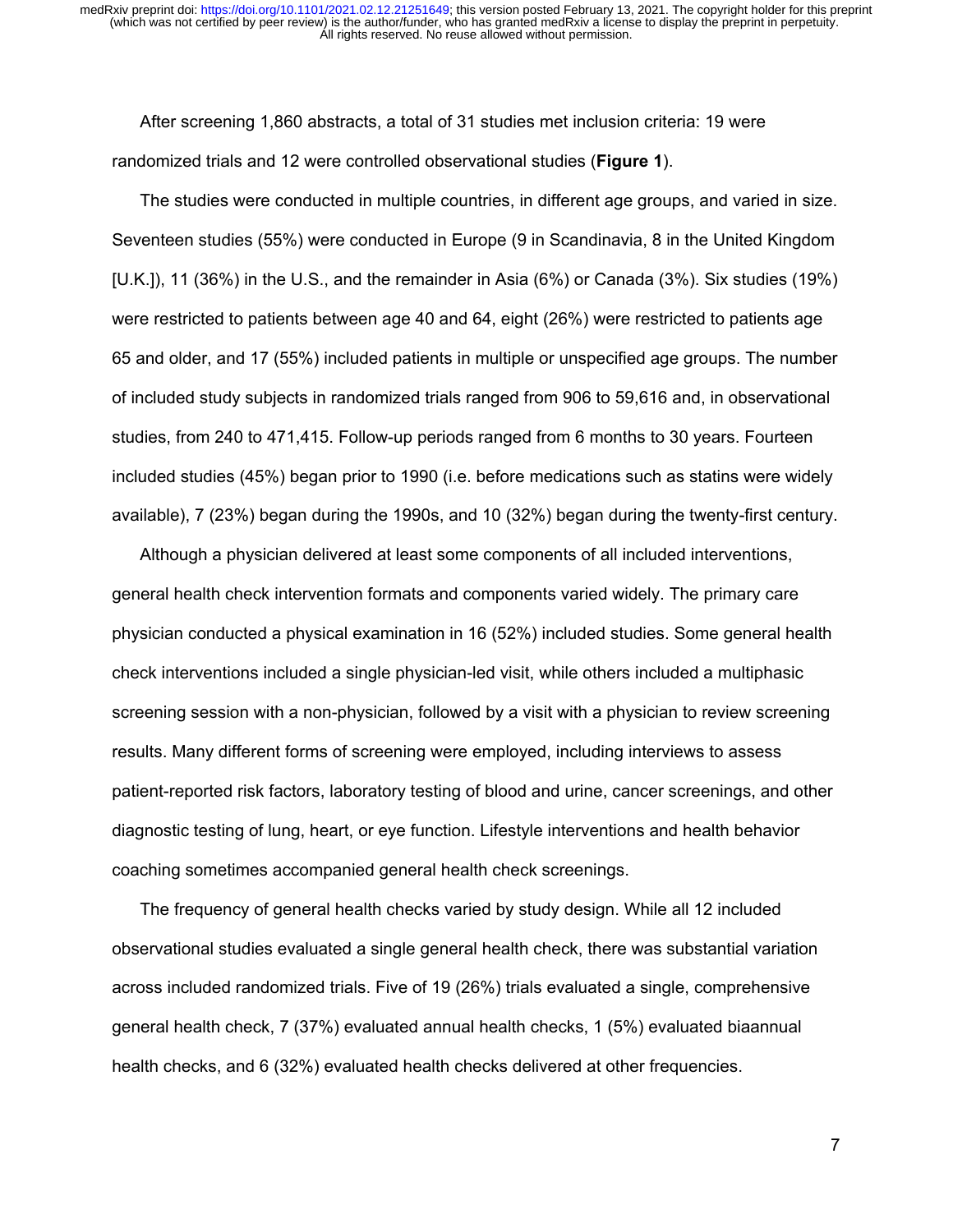#### **Mortality**

General health checks were not consistently associated with changes in mortality. In 13 randomized trials that evaluated mortality (Table 2),<sup>12,17-28</sup> eleven reported no significant allcause mortality benefit.11,12,17-19,21-23,25-27 For example, in the South-East London Screening Study (n=7,229), adults age 40 to 64 who were invited to two multiphasic screening sessions over two years experienced no benefit in eight-year mortality  $(6\%$  overall)<sup>21</sup> or nine-year mortality (results not reported).<sup>29</sup> In the DanMONICA trial conducted among 17,845 Danes, invitation to screenings and interventions at baseline, five years, and 10 years led to no difference in 30-year all-cause mortality.25

General health checks showed a mortality benefit in two trials conducted in older adults. In the Senior Health Watch trial (n=4,195), Medicare beneficiaries were offered two annual preventive visits including a comprehensive exam, laboratory procedures, and immunizations, plus physician-recommended follow-up counseling visits.13 Mortality was lower in the intervention group during the two-year intervention period (8% versus 11%<sup>13</sup>) and the four-year period including two years of post-intervention follow-up (19% versus 22%; P=0.02 in chi-square test conducted by our study team in Stata, version 14.2 [StataCorp; College Station, TX]). In the Viborg Vascular (VIVA) trial (n=50,156), Danish men aged 65 to 74 received a universal screening intervention—including portable ultrasound screening for abdominal aortic aneurysm, portable doppler screening for peripheral arterial disease, and hypertension screening. Over a median of 4.4 years follow-up, 10% of patients in the screening group died, compared to 11% of the non-screening group.<sup>24</sup>

## Cardiovascular Outcomes

In five included studies<sup>23-27</sup>—all randomized trials—that evaluated cardiovascular outcomes, general health checks consistently failed to reduce cardiovascular events or cardiovascular disease incidence. In the Inter99 trial (n=59,616), where Danish adults aged 30 to 60 received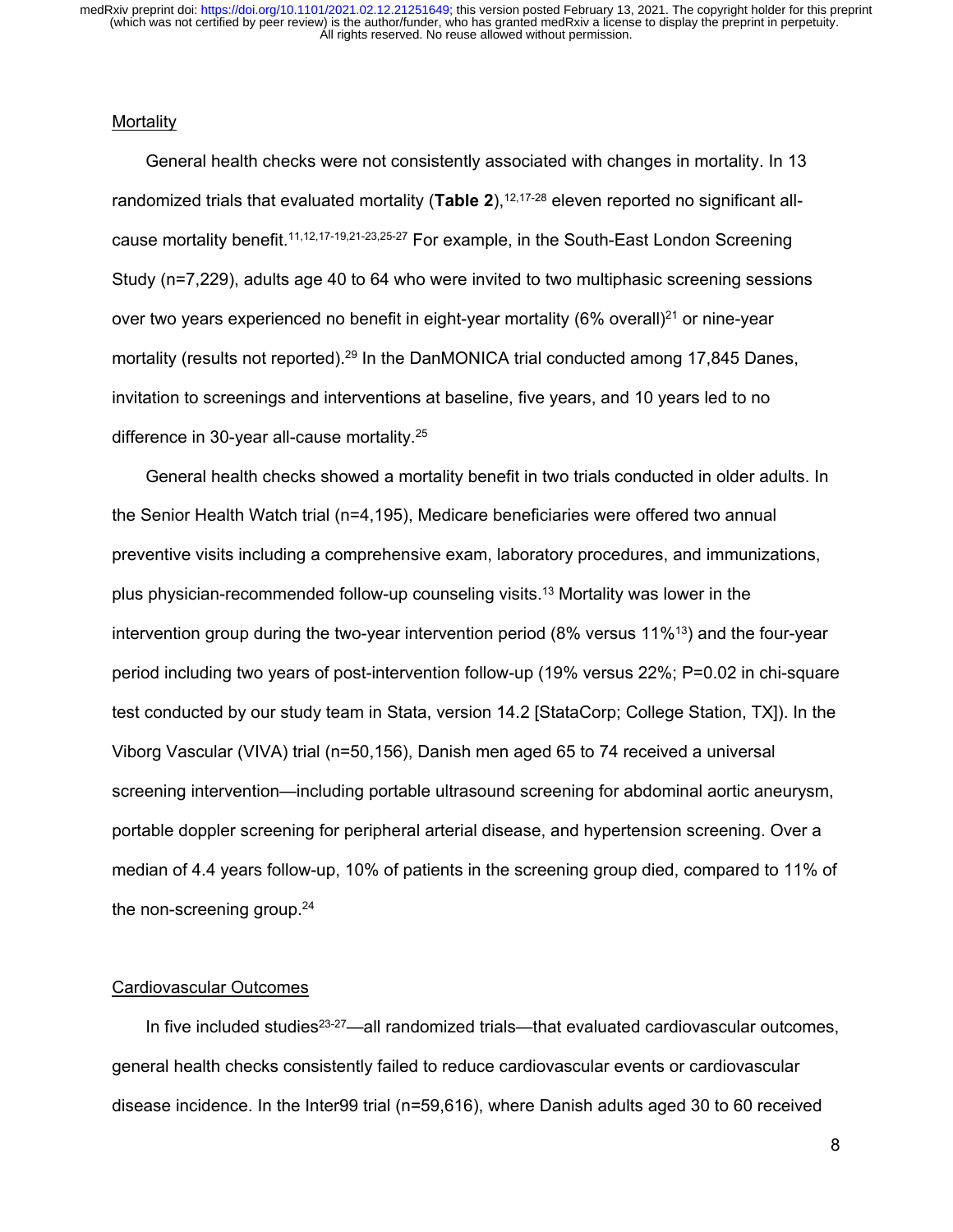up to four health checks over five years, there were no differences in 10-year incidence of ischemic heart disease or stroke. $27$  Similarly, in the DanMONICA trial, there were no differences in 30-year ischemic heart disease incidence.25

#### Chronic Disease Detection

In four randomized trials<sup>19,24,30,31</sup> and six observational studies,  $32-37$  detection of chronic disease was increased among patients receiving general health checks. In the recent Check-In Study trial among patients aged 45 to 64 with low levels of education, 5% of patients randomized to a single preventive health check, and 2% of those randomized to usual care, received a new antidepressant prescription over one year. However, there were no differences in detection of hypertension, hypercholesterolemia, or diabetes.<sup>31</sup> In a matched case-control study of patients from ethnically diverse areas of London with high levels of social deprivation (n=85,122), attending a National Health Service (NHS) Health Check was associated with higher odds of newly diagnosed diabetes (odds ratio [OR] 1.30), hypertension (OR 1.50), and stage 3-5 chronic kidney disease (OR 1.83). Additionally, 12% of NHS Health Check attendees received a new statin prescription, versus 8% in patients who did not attend a health check.<sup>33</sup>

#### Risk Factor Control

In 11 studies,  $21,23,26,30-32,34,37-40$  7 of which were trials, general health checks were associated with small or moderate improvements in measures such as blood pressure, cholesterol, and cardiovascular risk scores. In the Family Heart Study conducted in the U.K. (n=12,924), both women and men randomized to a general health check followed by tailored follow-up had reduced systolic blood pressure (6.4 mmHg reduction for women; 7.4 mmHg for men) and diastolic blood pressure (2.7 mmHg for women; 3.3 mmHg for men) after one year.<sup>38</sup> Similarly, in the Minnesota Heart Health Project (n=906), where rural adults aged 25 to 74 were randomized to a single general health check visit including multimodal screening and education,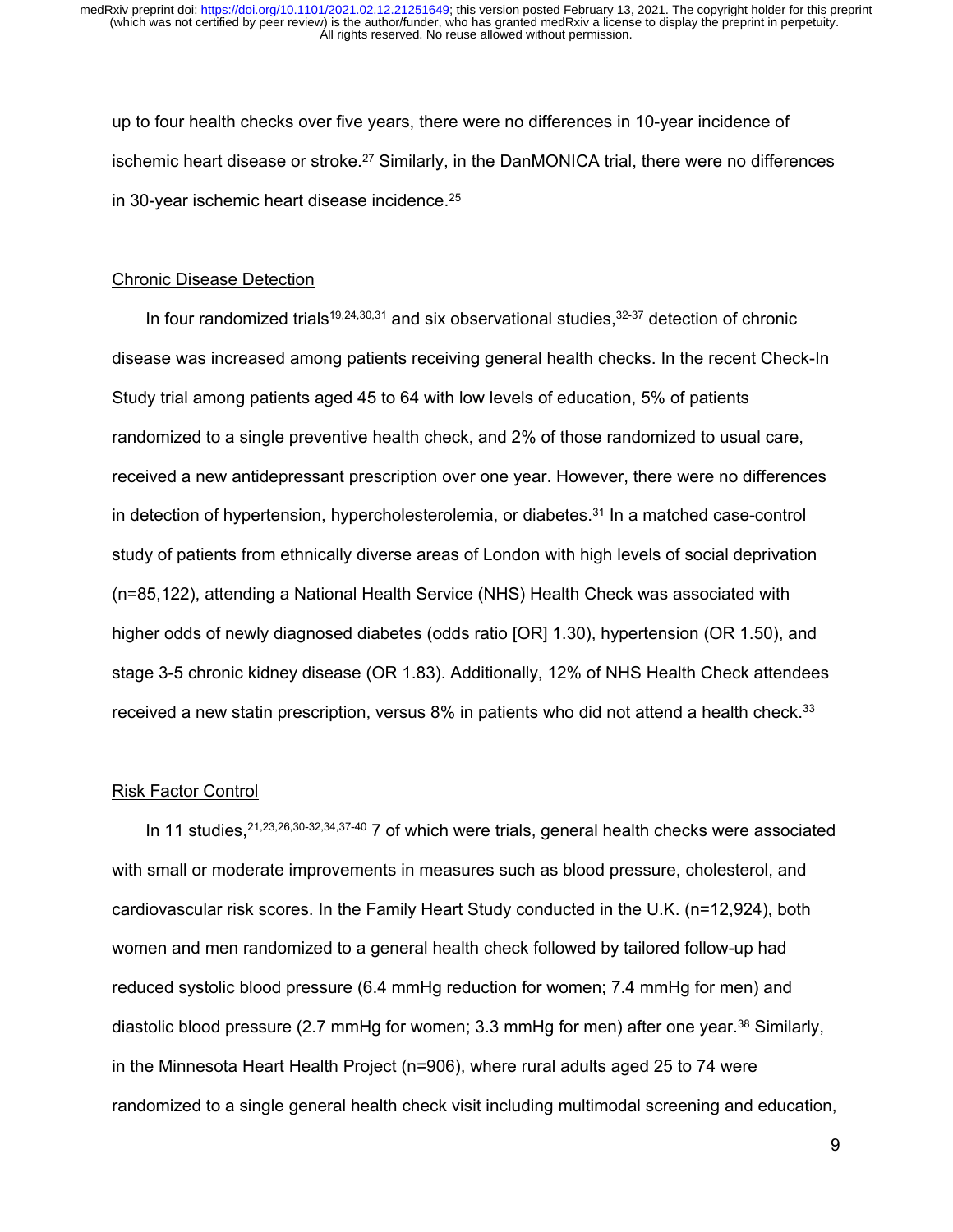the intervention group had a limited, but statistically significant, reduction in mean diastolic blood pressure (1.3 mmHg) and total cholesterol (4.6 mg/dl) after one year.30

General health checks had limited effect on weight. In the Family Heart Trial, mean weight among men in the intervention group was reduced by 1.2 kilograms (kg) after one year, and there were no weight differences between groups among women.<sup>38</sup> In the Ebeltoft Health Promotion Project trial (n=3,464), patients in a rural Danish area who were offered general health checks in two successive years had lower mean body mass index (BMI) at five-year follow-up than controls (26 vs 27 kg/m<sup>2</sup>).<sup>26</sup> However, in both the Minnesota Heart Health Project and the Check-In Study trial, a single general health check had no effect on BMI at one year.<sup>30,31</sup>

#### Clinical Preventive Services

In four randomized trials<sup>12,13,20,41</sup> and five observational studies<sup>40,42-45</sup>—all of which were conducted in North America—patients receiving general health checks frequently had higher uptake of clinical preventive services. For example, in a propensity score-matched analysis of 2015 data from a U.S. Accountable Care Organization (n=8,917), a higher proportion of patients who received a Medicare Annual Wellness Visit (AWV) had completed colorectal cancer screening (69% vs 60%), breast cancer screening (81% vs 66%), fall risk screening (94% vs 15%), pneumococcal vaccination (86% vs 69%), tobacco screening and cessation intervention (91% vs 77%), and depression screening and follow-up planning (87% vs 18%). However, there were no differences in the proportion of patients using aspirin for ischemic vascular disease or completing influenza vaccination.40

Across included studies, there was variation in the persistence of preventive service increases after patients stopped attending general health check visits. In the A Healthy Future trial (n=2,558), where Medicare beneficiaries received a preventive services benefit package over two years, the intervention arm experienced relative increases in proportions of patients receiving influenza vaccination and completing advance directives at both two-year and four-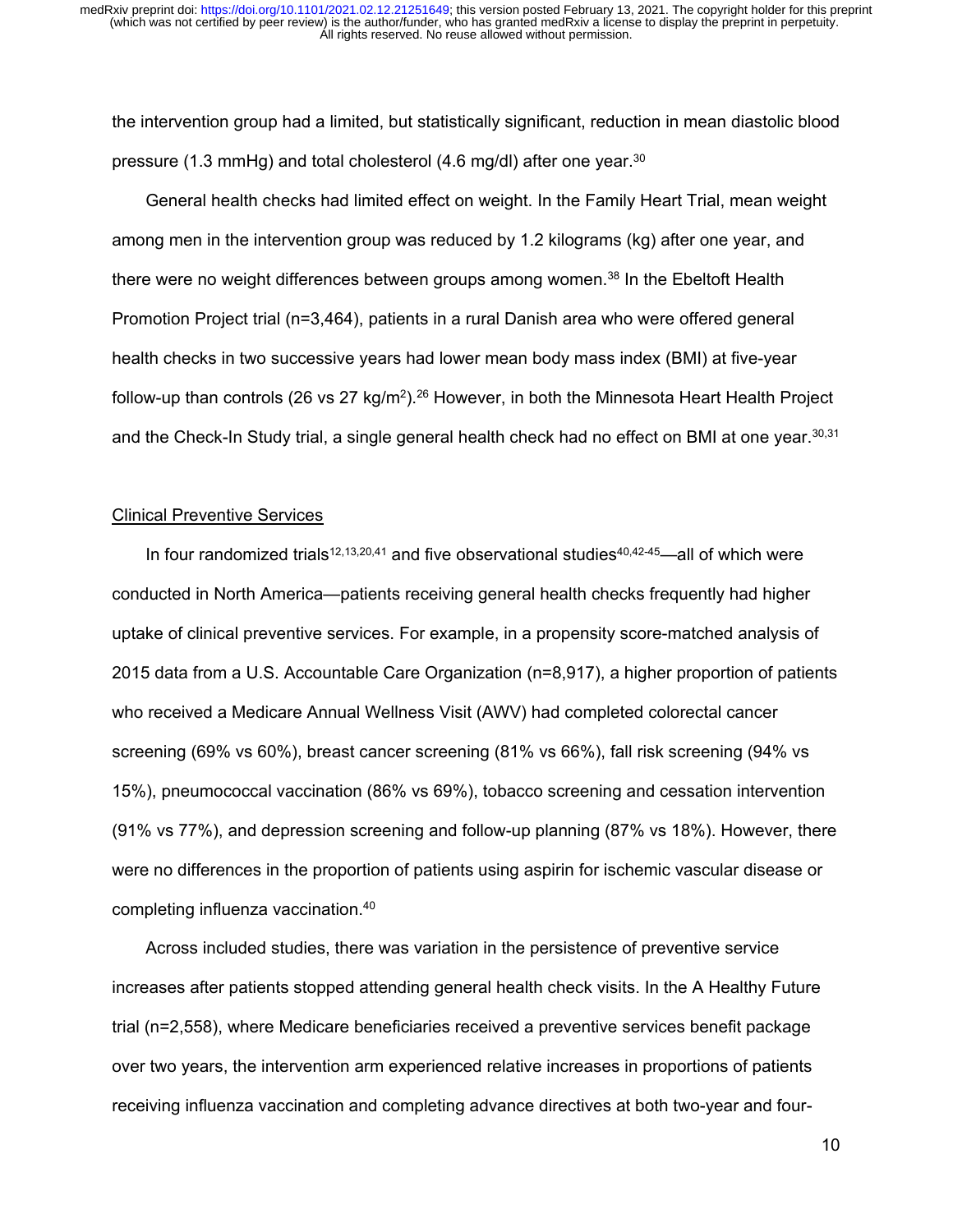year follow-up (data not reported).<sup>11</sup> In contrast, the Senior Health Watch trial produced increases in the proportions of patients who were unscreened at baseline who received Pap smears (16% vs 13%) and rectal exams (23% vs 13%) during the two-year period when annual preventive visits were offered free of charge, but not in subsequent years.<sup>46</sup>

#### Health Behaviors

Across nine randomized trials<sup>13,20,21,23,26,30,31,38,39</sup> and two observational studies,<sup>32,35</sup> some studies demonstrated an association between general health checks and modest improvements in health behaviors such as exercise- and diet-related outcomes. In the Oxford and Collaborators Health Check (OXCHECK) trial (n=4,121), where U.K. adults aged 35 to 64 were randomized to annual health checks over three years, fewer participants reported exercising less than once per month (68% vs 71%) and use of butter or hard margarine (22% vs 31%), but there were no differences in excessive alcohol consumption.<sup>39</sup> In the A Healthy Future trial, the intervention arm had greater improvements in physical activity and larger reductions in dietary fat after two years; however, these differences did not persist over four-year follow-up.11

General health check interventions generally did not reduce smoking rates. Although the proportion of smokers was lower among men in the Family Heart Trial's intervention arm (19% vs 23%) after one year, there was no significant difference among women.38 Many other trials demonstrated no reductions in smoking.20,23,26,30-32,39

## Patient-Reported Outcomes

Of six randomized trials<sup>12,13,20,21,27,47</sup> evaluating patient-reported outcome measures, five produced one or more significant findings.<sup>12,13,20,21,27</sup> In three U.S.-based trials in Medicare beneficiaries, after two-year intervention periods the intervention group reported relative improvements in outcomes such as health worry,<sup>11</sup> quality of well-being,<sup>12,13</sup> quality of life,<sup>11,12</sup> and self-rated health.12 In two European trials, general health check interventions separately led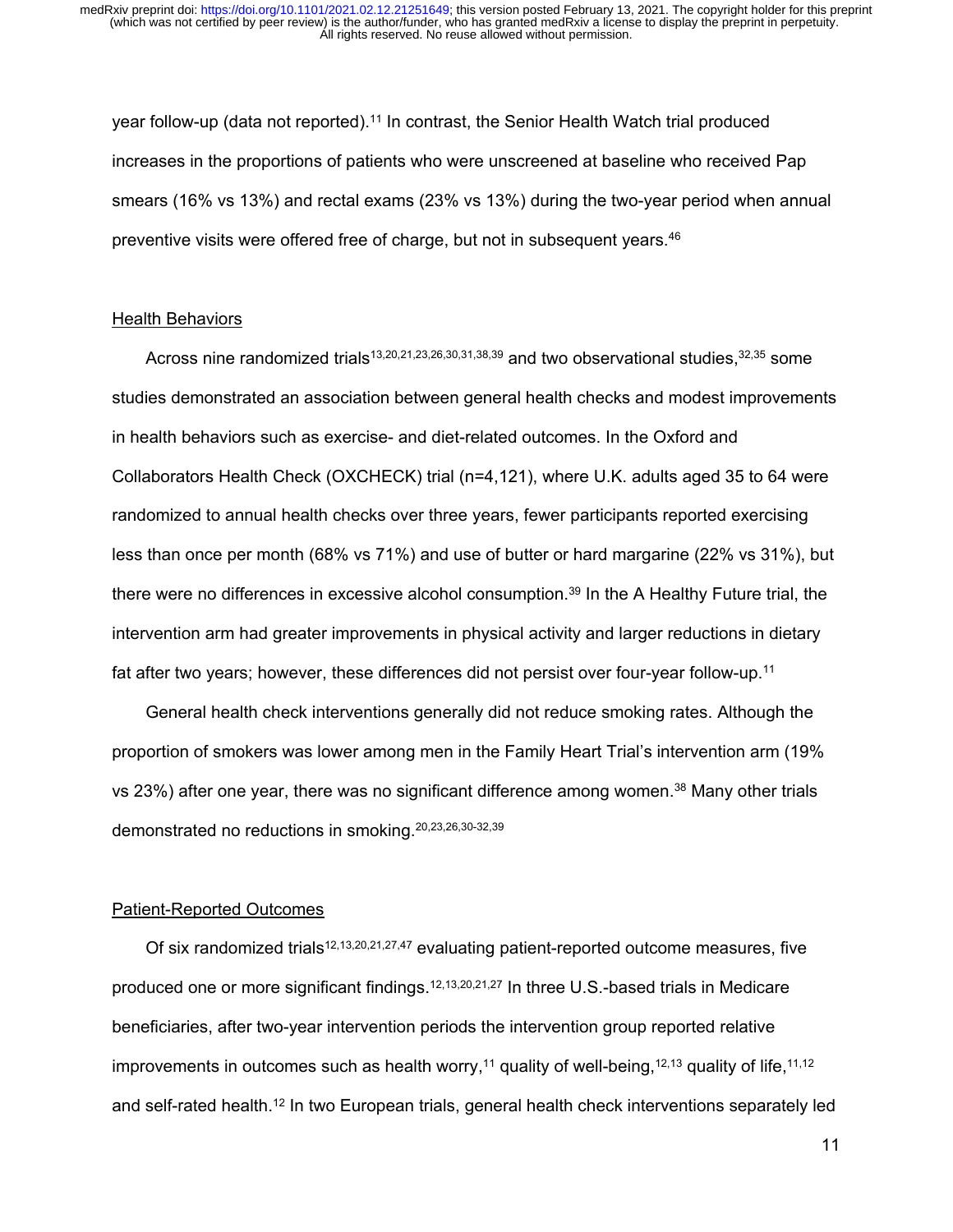to reduced anxiety (among men) $48$  and improved self-rated health. $49$  In the only included trial with null findings for patient-reported outcomes, a multiphasic screening exam and physician follow-up produced no change in patient-reported health status among low- and middle-income families in Salt Lake City, UT.47

#### Potential Adverse Effects

Four trials demonstrated potential adverse effects of general health checks.<sup>20,24,25,27</sup> In the A Healthy Future trial testing a preventive services benefit package for Medicare beneficiaries, intervention arm participants aged 75 or greater had increased mortality over four years (19% vs 14%).11 A follow-up analysis attributed this finding to the intervention group's increased completion of advance directives and decreased receipt of unwanted life-sustaining treatment in the face of serious medical events.20

In the Inter99 study—a population-based ischemic heart disease prevention trial in Denmark<sup>27</sup> (n=59,616)—women in the intervention group who lived in high-participation communities had 32% higher all-cause mortality risk than controls (hazard ratio [HR]  $1.32$ ),<sup>50</sup> which was driven by higher risks of lifestyle-related (HR 1.37) and cancer-related (HR 1.47) mortality. Study investigators had no explanation for this mortality increase, but hypothesized in a post-hoc analysis<sup>51</sup> the potential for high use of nutritional supplements that could have increased smoking-related cancers.<sup>52</sup>

In the DanMONICA trial, patients in the intervention group—who were invited to as many as three health checks between 1982 and 1994—had 14% higher stroke incidence over 30-year follow-up.25 The authors hypothesized that this increase in strokes could be due to overdiagnosis, overtreatment, injury from testing, distress from test results, or false reassurance.

In the VIVA trial—in which mortality declined in the intervention group—of screening for abdominal aortic aneurysm, peripheral arterial disease, and hypertension among Danish men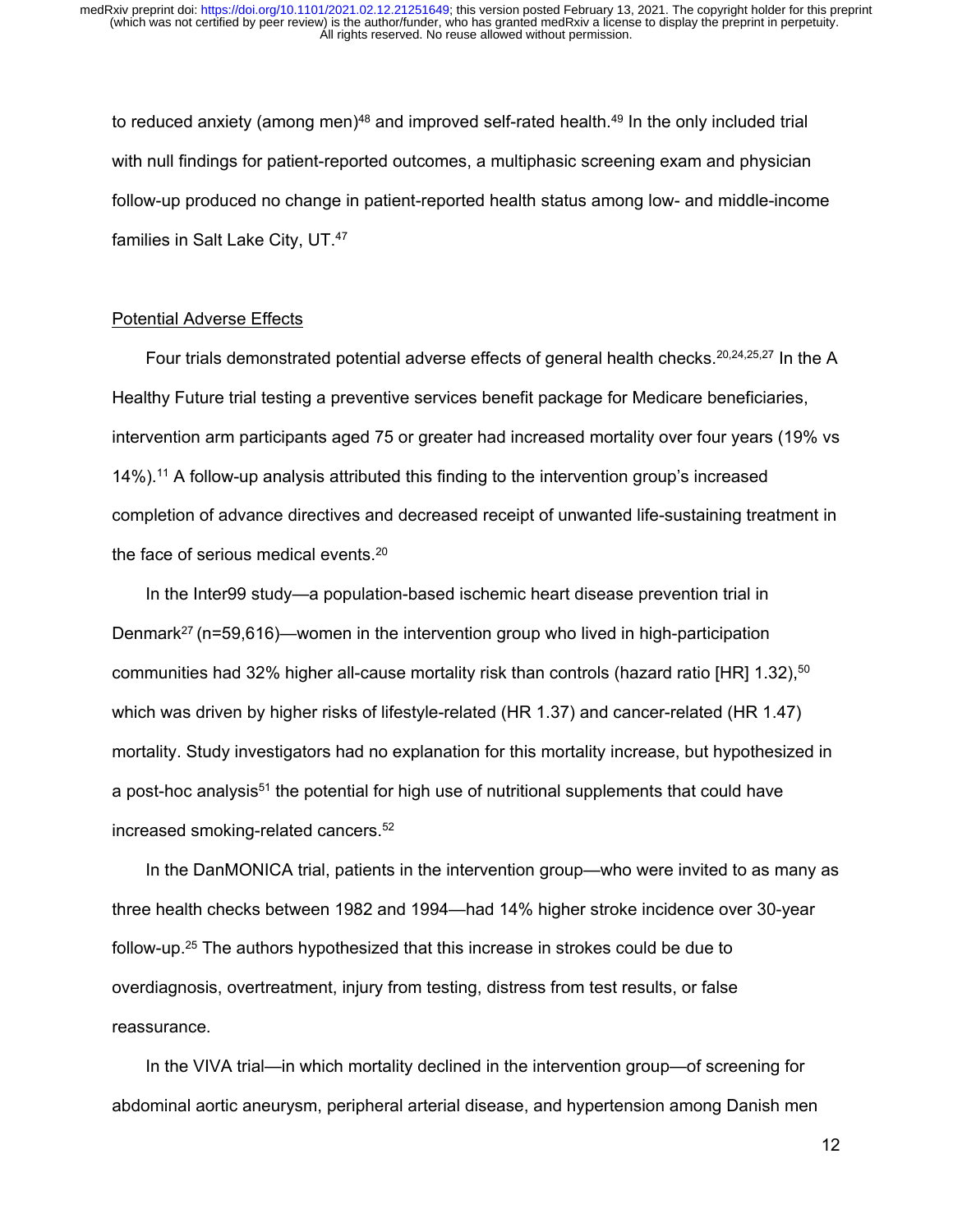aged 65 to 74, patients in the intervention group spent more days in the hospital for inpatient admissions related to COPD (incidence rate ratio [IRR] 1.13) and stroke or transient ischemic attack (IRR 1.05). However, treatments received during these inpatient stays may have contributed to the mortality reductions in the intervention group.<sup>24</sup>

#### **DISCUSSION**

General health checks are not associated with reduced mortality or cardiovascular outcomes. General health checks are associated with increases in chronic disease detection, moderate improvements in risk factor control, increased uptake of clinical preventive services, and improvements in patient-reported outcomes. Despite being associated with limited changes in some health behaviors, general health checks were not associated with reductions in smoking. General health checks may have possible adverse effects. Benefits were frequently observed during the active intervention period or within a few years of general health check attendance; benefits were generally not observed more than five years after completion of an intervention.

Some findings from this review mirror those of prior reviews, such as the observed lack of mortality benefit,<sup>7,9,10</sup> increased clinical preventive service uptake,<sup>8</sup> and limited improvements in risk factor control.9 However, in contrast to prior reviews, general health checks were found to improve patient-reported outcomes besides patient worry, with five of six included trials demonstrating benefits in outcomes such as quality of life and self-rated health.<sup>12,13,20,21,27</sup> These findings are particularly notable in light of the demonstrated association between self-rated health and mortality risk.<sup>53,54</sup> Additionally, this review included seven randomized trials from the U.S., more than any prior review.<sup>8-10</sup> The seven included U.S.-based trials generally produced positive findings, particularly for clinical preventive services and patient-reported outcomes. Given that the U.S. is unique among high-income countries in its lack of universal insurance and the access barriers faced by patients, it may be reasonable to conclude that general health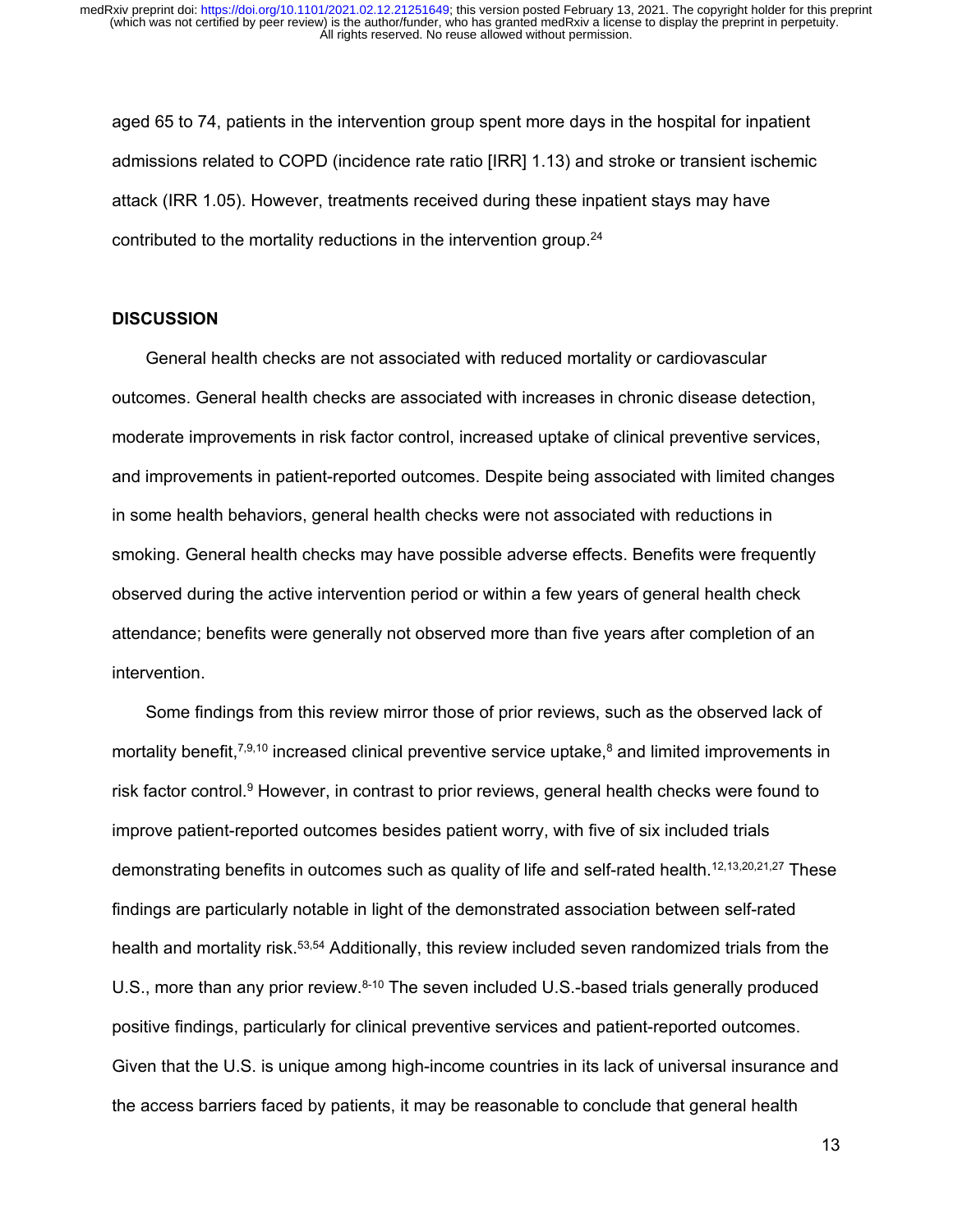checks—by providing some of the benefits of available, accessible primary care<sup>55</sup>—are particularly effective in U.S. settings.

The Medicare AWV is one of the most common general health checks in the U.S. Although prior studies have produced mixed evidence on the potential benefits of AWVs, 40,56 the current review bolsters the case for several services covered within AWVs,<sup>57</sup> such as collection of patient-reported health status, assessment and review of risk factors, and updating a written schedule of recommended preventive services. However, not all AWV-covered services are necessarily beneficial. Cognitive screening is not recommended by the U.S. Preventive Services Task Force (USPSTF),<sup>58</sup> and an observational study included in this review detected no association between AWV uptake and incident diagnosis of Alzheimer's disease and related dementia.42 There are many unanswered questions about AWVs, such as whether annual AWVs confer greater benefits than less frequent AWVs.

Although many patients consider "the annual physical" necessary,59 general health checks do not necessarily need to occur every year or include a physical exam. Although several studies in this review evaluated annual general health check delivery, these studies did not clearly demonstrate that health checks need to be offered this frequently. In addition, beyond blood pressure measurement, BMI assessment, and Pap smears for women, a regular screening physical examination has not been shown to improve health.<sup>6</sup> Given general health checks' potentially limited but heterogeneous benefits across multiple domains, it seems rational to target populations with many preventive care needs or those at highest risk. For example, patients age 50 to 59 may be likely to benefit from general health checks because of the many USPSTF-recommended preventive services in this age group.<sup>58</sup> General health checks may also be especially beneficial for the increasingly large number of U.S. adults with no recent primary care physician visits, $^{60}$  and those at risk of high blood pressure, high cholesterol, low rates of preventive service uptake, or low reported quality of life or self-rated health. General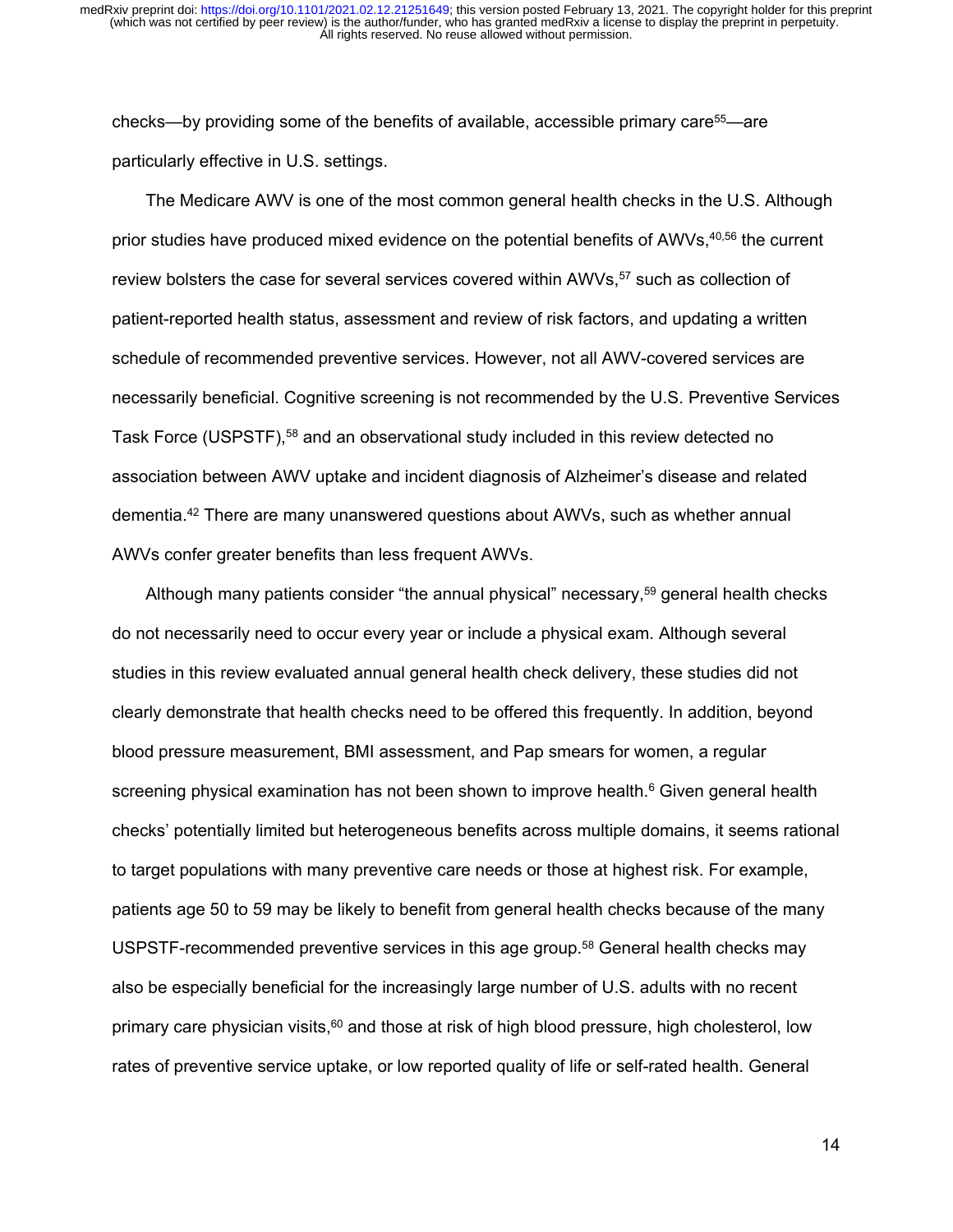health checks may be particularly beneficial in historically underserved populations, and have the potential to decrease health care disparities.31,33

Current evidence provides no clear "blueprint" for how to systematically deliver general health checks in modern primary care settings. The frequency, number, and content of health checks varied substantially among studies (Table 2, 'Intervention or Exposure' column), so it remains unclear how many, or how often, general health checks should be delivered. However, intervention components should employ efficient—and likely team-based—approaches to address USPSTF A and B recommendations, recommended immunizations, <sup>61</sup> and ongoing risk factor control in diagnosed chronic illnesses. When providing general health checks, care teams should explicitly avoid delivery of non-recommended, low-value services. Depending on organizational resources and patient population risks, general health checks could also include screening and tailored support for patients' social needs, $62$  or allotted time for conversations to promote trusted, healing relationships.5 Preventive services might be delivered "opportunistically," outside of dedicated general health check visits. The COVID-19 pandemic has forced a reconsideration of traditional in-person care processes. Research should test new forms of general health checks that pair virtual components (e.g. telemedicine and patient portals) with brief in-person visits for services that cannot be delivered remotely (e.g. vaccinations). Additionally, pandemic-induced reductions in outpatient utilization<sup>63</sup> could exacerbate the underuse of recommended preventive services, while increasing rates of undiagnosed chronic illness. As such, there is now a need—and opportunity—for health systems to collaborate with patients to design and test new care delivery processes for general health checks that rely on minimal amounts of in-person services.

This review has several limitations. First, unlike some prior reviews,  $9,10$  this review was not a meta-analysis, precluding our ability to calculate pooled effect sizes. Second, the "dose" of general health checks–both frequency and duration–was often quite low. Third, despite our findings that general health checks were associated with improvements in multiple outcome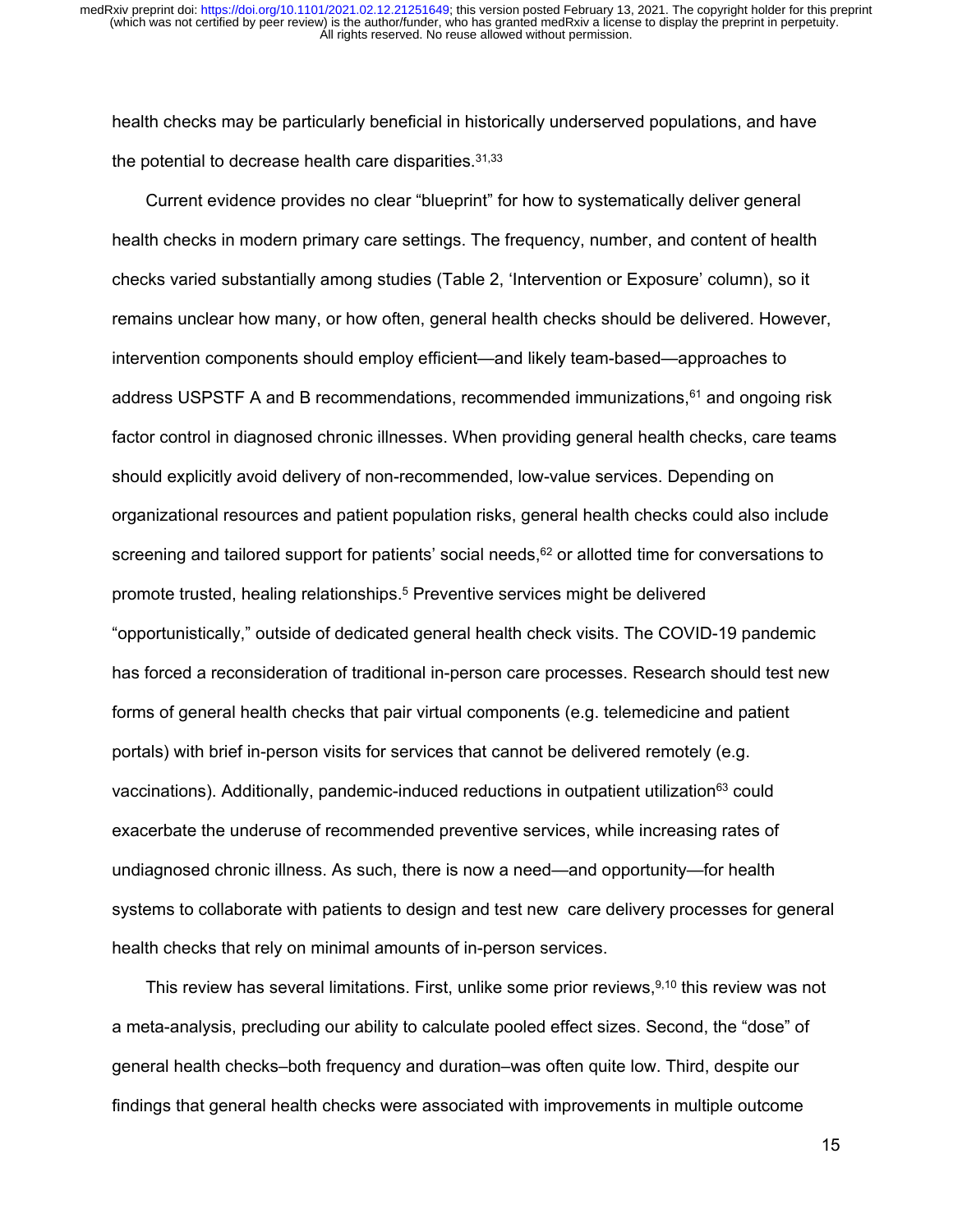domains, the benefits were sometimes quite small, particularly for risk factors such as blood pressure and cholesterol and health behaviors such as physical activity and diet. Fourth, general health check uptake is often high among relatively advantaged groups45,64 that are likely to be healthy or already have conditions diagnosed in the absence of general health checks; this selection bias is likely present in included observational studies. However, there were some included studies where general health check attendance was associated with increased chronic disease detection and treatment among disadvantaged groups, such as those with low education and inner-city residents.<sup>31,33</sup> Fifth, the pragmatic nature of the evidence under study sometimes hindered our ability to isolate effects of general health check uptake in routine clinical practice settings. For example, in the Multiphasic Health Checkup Evaluation Study, patients randomized to the intervention attended a mean of seven general health checks over 16-year follow-up, versus three general health checks in the usual care group, thus producing a comparison of varying general health check exposures (but not a truly unexposed control group). Also, in the DanMONICA trial, although up to three general health checks over 10 years did not reduce 30-year mortality or ischemic heart disease incidence, it is unclear whether these findings should be attributed to the ineffectiveness of general health checks, "opportunistic" delivery of recommended preventive services outside of dedicated general health check visits, 65 or an intervention of insufficient duration. Sixth, general health checks' potential adverse effects and costs have not been evaluated as fully as potential benefits. Seventh, included studies did not examine the relational benefits of a regular general health check.<sup>5</sup> Finally, there is a dearth of recent high-quality evidence. The majority of included trials were conducted at least 20 years ago, and most large studies were conducted prior to the introduction of statins, which are known to reduce outcomes such as blood cholesterol and stroke risk.<sup>66</sup>

## **CONCLUSION**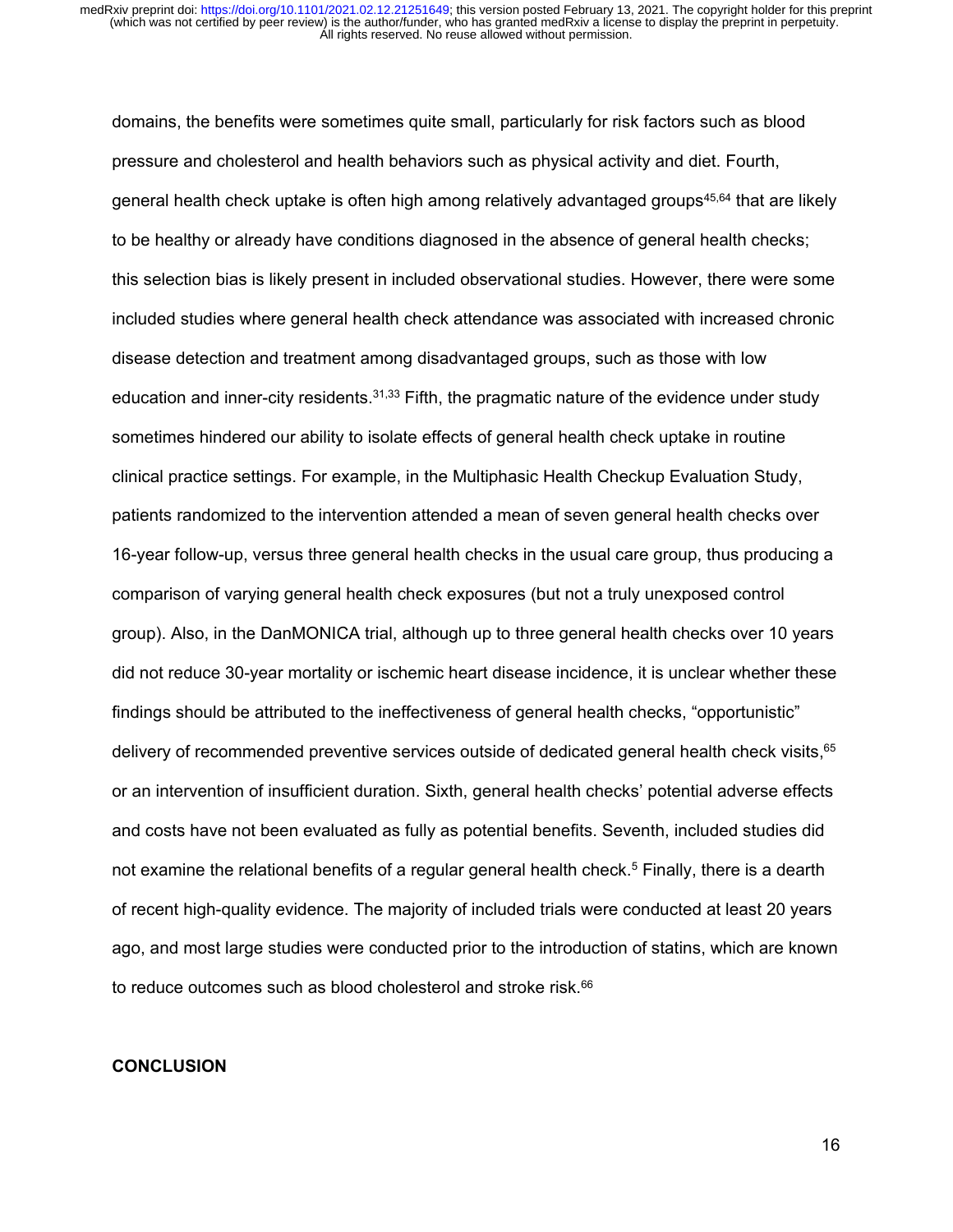General health checks have no effect on mortality or cardiovascular outcomes, but are associated with increased chronic disease detection and preventive service uptake, improvements in patient-reported outcomes, and limited improvements in risk factor control and some health behaviors. Primary care practices and health systems that elect to offer general health checks should target groups of patients that can substantially benefit, and should investigate new approaches to maximizing general health checks' effectiveness in modern primary care populations.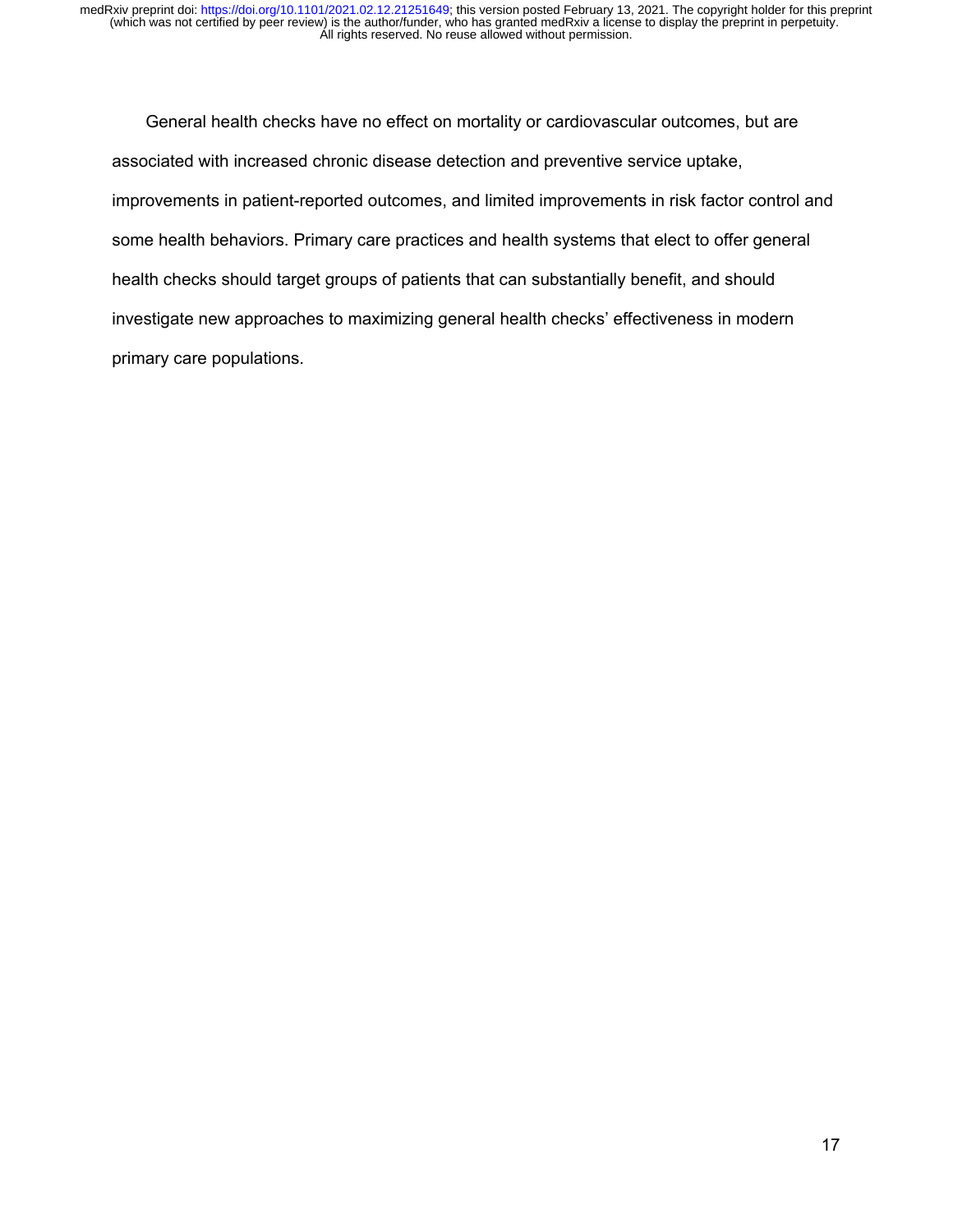# *Acknowledgments*

We thank Jonna Peterson, MLIS (Northwestern University Feinberg School of Medicine, Galter Health Sciences Library and Learning Center) for her support and assistance throughout the study search and selection process, including the design and conduct of the MEDLINE search, support during the abstract review phase, and obtaining full text articles. Ms. Peterson received no compensation for her project contributions.

## *Funding/Support*

No funding source had a role in the design and conduct of the study; collection, management, analysis, and interpretation of the data; preparation, review, or approval of the manuscript; and decision to submit the manuscript for publication. Dr. Liss is supported by grants from the National Institute of Diabetes and Digestive and Kidney Diseases (R18DK110741; R34DK114773), Health Resources & Services Administration/Bureau of Health Professions (UH1HP29963), and United HealthCare Services. Dr. Linder is supported by a contract from the Agency for Healthcare Research and Quality (HHSP233201500020I) and grants from the National Institute on Aging (R33AG057383, R33AG057395, P30AG059988, R01AG069762), the Agency for Healthcare Research and Quality (R01HS026506, R01HS028127), and the Peterson Center on Healthcare.

## *Access to Data and Data Analysis*

Dr. Liss had full access to all the data in the study and takes responsibility for the integrity of the data and the accuracy of the data analysis.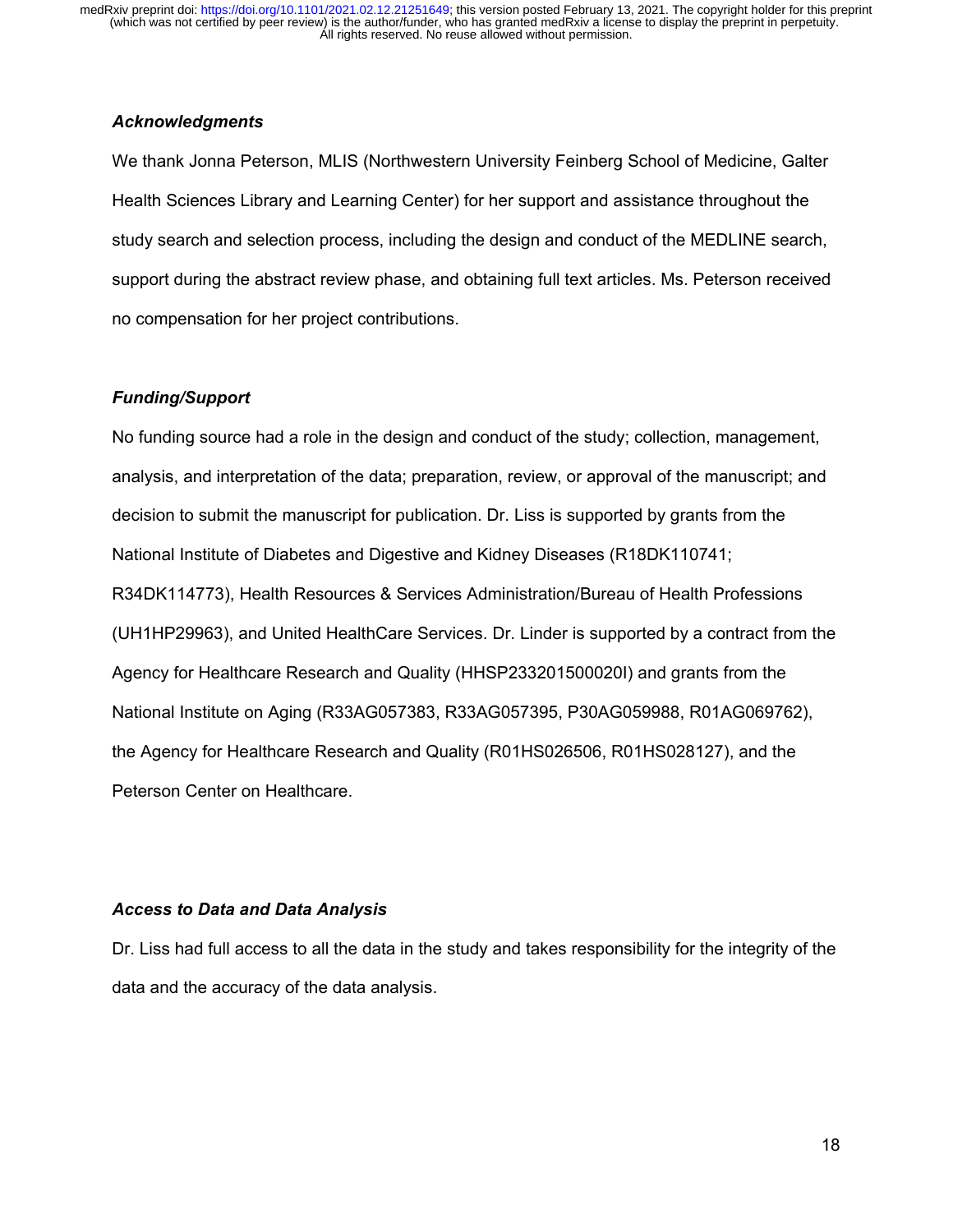# **References**

- 1. Rui P, Okeyode T. *National Ambulatory Medical Care Survey: 2016 National Summary Tables.* National Center for Health Statistics;2019.
- 2. Kaiser Family Foundation. Preventive Services Covered by Private Health Plans under the Affordable Care Act. https://www.kff.org/health-reform/fact-sheet/preventiveservices-covered-by-private-health-plans/. Published 2015. Accessed September 24, 2020.
- 3. Medicare.gov. Annual Wellness Visit Coverage. U.S. Centers for Medicare & Medicaid Services. https://www.medicare.gov/coverage/yearly-wellness-visits. Accessed January 2, 2020.
- 4. Wisely C. Society of General Int Med Routine physicals. ABIM Foundation. http://www.choosingwisely.org/clinician-lists/society-general-internal-medicine-generalhealth-checks-for-asymptomatic-adults/. Published 2017. Accessed January 2, 2020.
- 5. Goroll AH. Toward Trusting Therapeutic Relationships--In Favor of the Annual Physical. *N Engl J Med.* 2015;373(16):1487-1489.
- 6. Bloomfield HE, Wilt TJ. Evidence Brief: Role of the Annual Comprehensive Physical Examination in the Asymptomatic Adult. In: *VA Evidence Synthesis Program Evidence Briefs.* Washington (DC)2011.
- 7. Boulware LE, Barnes GJ, Wilson RF, et al. Value of the periodic health evaluation. *Evid Rep Technol Assess (Full Rep).* 2006(136):1-134.
- 8. Boulware LE, Marinopoulos S, Phillips KA, et al. Systematic review: the value of the periodic health evaluation. *Ann Intern Med.* 2007;146(4):289-300.
- 9. Dyakova M, Shantikumar S, Colquitt JL, et al. Systematic versus opportunistic risk assessment for the primary prevention of cardiovascular disease. *Cochrane Database Syst Rev.* 2016(1):CD010411.
- 10. Krogsboll LT, Jorgensen KJ, Gotzsche PC. General health checks in adults for reducing morbidity and mortality from disease. *The Cochrane database of systematic reviews.*  2019;1:CD009009.
- 11. Patrick DL, Grembowski D, Durham M, et al. Cost and outcomes of Medicare reimbursement for HMO preventive services. *Health Care Financ Rev.* 1999;20(4):25- 43.
- 12. Morrissey JP, Harris RP, Kincade-Norburn J, et al. Medicare reimbursement for preventive care. Changes in performance of services, quality of life, and health care costs. *Med Care.* 1995;33(4):315-331.
- 13. German PS, Burton LC, Shapiro S, et al. Extended coverage for preventive services for the elderly: response and results in a demonstration population. *Am J Public Health.*  1995;85(3):379-386.
- 14. Elder JP, Williams SJ, Drew JA, Wright BL, Boulan TE. Longitudinal effects of preventive services on health behaviors among an elderly cohort. *Am J Prev Med.* 1995;11(6):354- 359.
- 15. Rubin R. Debating Whether Checkups Are Time Wasted or Time Misused. *JAMA.*  2019;322(2):101-102.
- 16. Schneider EC, Sarnak DO, Squires D, Shah A, Doty MM. *Mirror, Mirror 2017: International Comparison Reflects Flaws and Opportunities for Better U.S. Health Care.* The Commonwealth Fund;2017.
- 17. Theobald H, Bygren LO, Carstensen J, Hauffman M, Engfeldt P. Effects of an assessment of needs for medical and social services on long-term mortality: a randomized controlled study. *Int J Epidemiol.* 1998;27(2):194-198.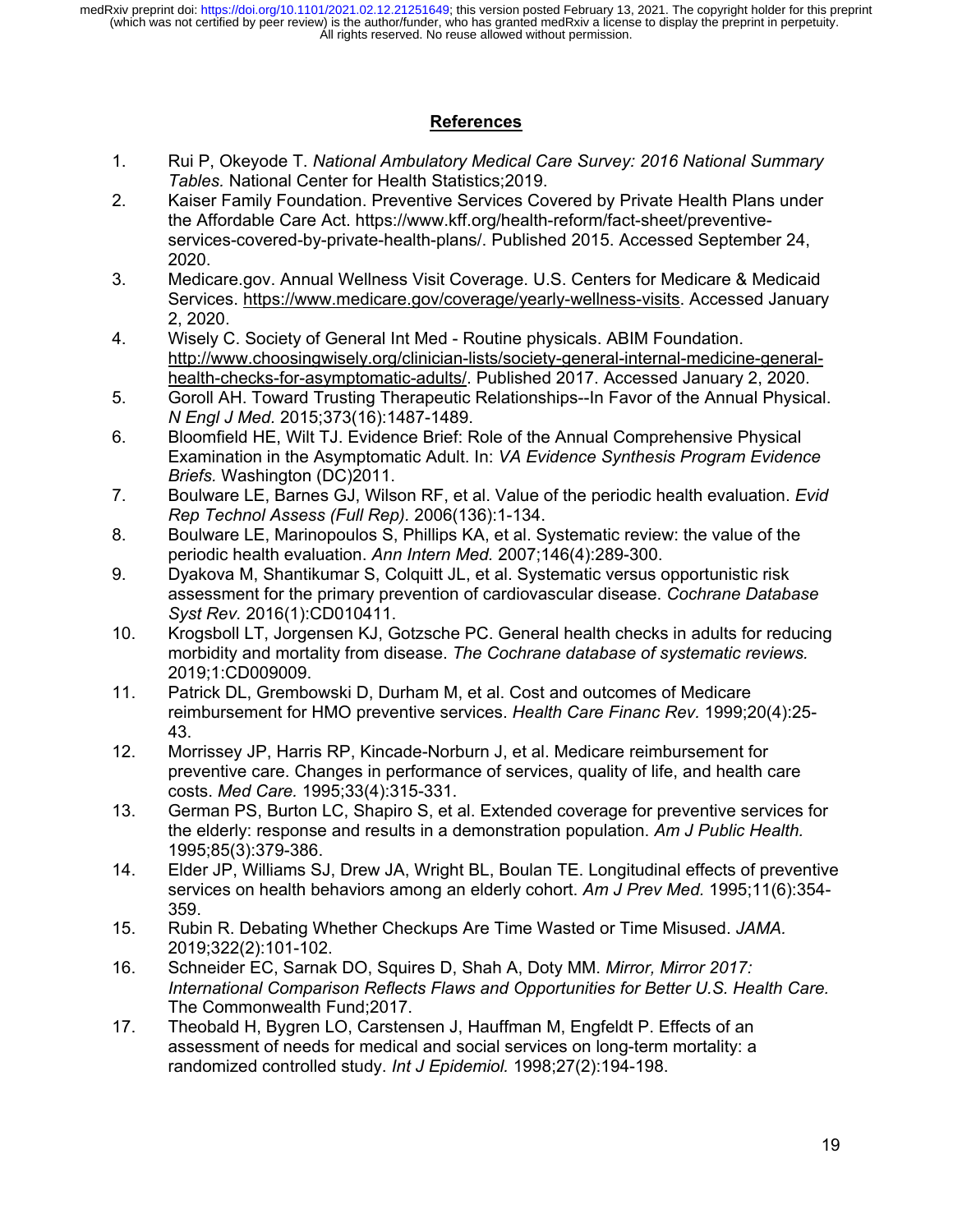- 18. Lannerstad O, Sternby NH, Isacsson SO, Lindgren G, Lindell SE. Effects of a health screening on mortality and causes of death in middle-aged men. A prospective study from 1970 to 1974 of mean in Malmo, born 1914. *Scand J Soc Med.* 1977;5(3):137-140.
- 19. Friedman GD, Collen MF, Fireman BH. Multiphasic Health Checkup Evaluation: a 16 year follow-up. *J Chronic Dis.* 1986;39(6):453-463.
- 20. Patrick DL, Beresford SA, Ehreth J, et al. Interpreting excess mortality in a prevention trial for older adults. *Int J Epidemiol.* 1995;24 Suppl 1:S27-33.
- 21. A controlled trial of multiphasic screening in middle-age: results of the South-East London Screening Study. The South-East London Screening Study Group. *Int J Epidemiol.* 1977;6(4):357-363.
- 22. Tibblin G, Welin L, Larsson B, Ljungberg IL, Svardsudd K. The influence of repeated health examinations on mortality in a prospective cohort study, with a comment on the autopsy frequency. The study of men born in 1913. *Scand J Soc Med.* 1982;10(1):27-32.
- 23. Wilhelmsen L, Berglund G, Elmfeldt D, et al. The multifactor primary prevention trial in Goteborg, Sweden. *Eur Heart J.* 1986;7(4):279-288.
- 24. Lindholt JS, Sogaard R. Population screening and intervention for vascular disease in Danish men (VIVA): a randomised controlled trial. *Lancet (London, England).*  2017;390(10109):2256-2265.
- 25. Skaaby T, Jorgensen T, Linneberg A. Effects of invitation to participate in health surveys on the incidence of cardiovascular disease: a randomized general population study. *Int J Epidemiol.* 2017;46(2):603-611.
- 26. Engberg M, Christensen B, Karlsmose B, Lous J, Lauritzen T. General health screenings to improve cardiovascular risk profiles: a randomized controlled trial in general practice with 5-year follow-up. *J Fam Pract.* 2002;51(6):546-552.
- 27. Jorgensen T, Jacobsen RK, Toft U, Aadahl M, Glumer C, Pisinger C. Effect of screening and lifestyle counselling on incidence of ischaemic heart disease in general population: Inter99 randomised trial. *BMJ.* 2014;348:g3617.
- 28. Chiou CJ, Chang HY. Do the elderly benefit from annual physical examination? An example from Kaohsiung City, Taiwan. *Prev Med.* 2002;35(3):264-270.
- 29. Stone DH, D'Souza MF. Multiphasic screening in middle age: results and implications of a controlled trial in British general practice. *Isr J Med Sci.* 1981;17(2-3):215-221.
- 30. Murray DM, Luepker RV, Pirie PL, et al. Systematic risk factor screening and education: a community-wide approach to prevention of coronary heart disease. *Prev Med.*  1986;15(6):661-672.
- 31. Kamstrup-Larsen N, Dalton SO, Gronbaek M, et al. The effectiveness of general practice-based health checks on health behaviour and incidence on non-communicable diseases in individuals with low socioeconomic position: a randomised controlled trial in Denmark. *BMJ open.* 2019;9(9):e029180.
- 32. Chang KC-M, Lee JT, Vamos EP, et al. Impact of the National Health Service Health Check on cardiovascular disease risk: a difference-in-differences matching analysis. *CMAJ.* 2016;188(10):E228-E238.
- 33. Robson J, Dostal I, Madurasinghe V, et al. NHS Health Check comorbidity and management: an observational matched study in primary care. *Br J Gen Pract.*  2017;67(655):e86-e93.
- 34. Hama Y, Masumori K, Tagami H, Fujiwara K, Kusano S. Preassignment examination for personnel on Iwo Jima. *Mil Med.* 2001;166(8):721-724.
- 35. Forster AS, Burgess C, Dodhia H, et al. Do health checks improve risk factor detection in primary care? Matched cohort study using electronic health records. *Journal of public health (Oxford, England).* 2016;38(3):552-559.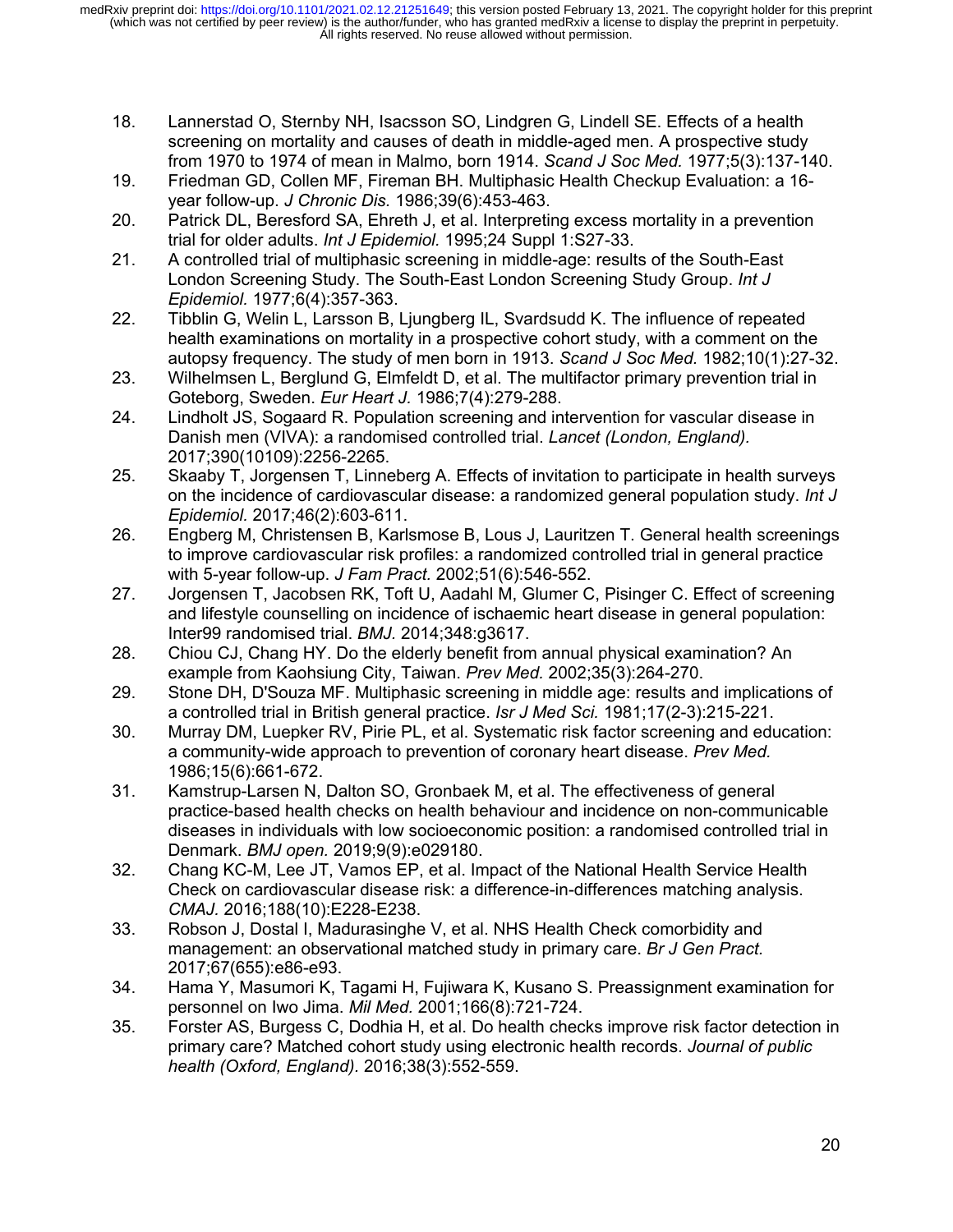- 36. Caley M, Chohan P, Hooper J, Wright N. The impact of NHS Health Checks on the prevalence of disease in general practices: a controlled study. *Br J Gen Pract.*  2014;64(625):e516-521.
- 37. Kennedy O, Su F, Pears R, Walmsley E, Roderick P. Evaluating the effectiveness of the NHS Health Check programme in South England: a quasi-randomised controlled trial. *BMJ Open.* 2019;9(9):e029420.
- 38. Randomised controlled trial evaluating cardiovascular screening and intervention in general practice: principal results of British family heart study. Family Heart Study Group. *BMJ.* 1994;308(6924):313-320.
- 39. Effectiveness of health checks conducted by nurses in primary care: final results of the OXCHECK study. Imperial Cancer Research Fund OXCHECK Study Group. *BMJ.*  1995;310(6987):1099-1104.
- 40. Beckman AL, Becerra AZ, Marcus A, et al. Medicare Annual Wellness Visit association with healthcare quality and costs. *Am J Manag Care.* 2019;25(3):e76-e82.
- 41. Belcher DW. Implementing preventive services. Success and failure in an outpatient trial. *Arch Intern Med.* 1990;150(12):2533-2541.
- 42. Fowler NR, Campbell NL, Pohl GM, et al. One-Year Effect of the Medicare Annual Wellness Visit on Detection of Cognitive Impairment: A Cohort Study. *J Am Geriatr Soc.*  2018;66(5):969-975.
- 43. Pfoh E, Mojtabai R, Bailey J, Weiner JP, Dy SM. Impact of Medicare Annual Wellness Visits on Uptake of Depression Screening. *Psychiatric services (Washington, DC).*  2015;66(11):1207-1212.
- 44. Somkin CP, McPhee SJ, Nguyen T, et al. The effect of access and satisfaction on regular mammogram and Papanicolaou test screening in a multiethnic population. *Med Care.* 2004;42(9):914-926.
- 45. Finkelstein MM. Preventive screening. What factors influence testing? *Can Fam Physician.* 2002;48:1494-1501.
- 46. Burton LC, German PS, Shapiro S. A preventive services demonstration. Health status, health behaviors, and cost outcomes 2 years after intervention. The Johns Hopkins Medicare Preventive Services Demonstration Team. *Med Care.* 1997;35(11):1149-1157.
- 47. Olsen DM, Kane RL, Proctor PH. A controlled trial of multiphasic screening. *N Engl J Med.* 1976;294(17):925-930.
- 48. Stone DH, Crisp AH. The effect of multiphasic screening on aspects of psychiatric status in middle age: results of a controlled trial in general practice. *Int J Epidemiol.*  1978;7(4):331-334.
- 49. Pisinger C, Ladelund S, Glumer C, Toft U, Aadahl M, Jorgensen T. Five years of lifestyle intervention improved self-reported mental and physical health in a general population: the Inter99 study. *Prev Med.* 2009;49(5):424-428.
- 50. Bender AM, Jorgensen T, Pisinger C. Do high participation rates improve effects of population-based general health checks? *Prev Med.* 2017;100:269-274.
- 51. Bender AM, Jorgensen T, Pisinger C. Higher mortality in women living in highparticipation areas of a population-based health check and lifestyle intervention study. *International journal of public health.* 2019;64(1):107-114.
- 52. Alpha-Tocopherol, Beta Carotene Cancer Prevention Study Group. The effect of vitamin E and beta carotene on the incidence of lung cancer and other cancers in male smokers. *N Engl J Med.* 1994;330(15):1029-1035.
- 53. Lorem G, Cook S, Leon DA, Emaus N, Schirmer H. Self-reported health as a predictor of mortality: A cohort study of its relation to other health measurements and observation time. *Sci Rep.* 2020;10(1):4886.
- 54. Schnittker J, Bacak V. The increasing predictive validity of self-rated health. *PLoS One.*  2014;9(1):e84933.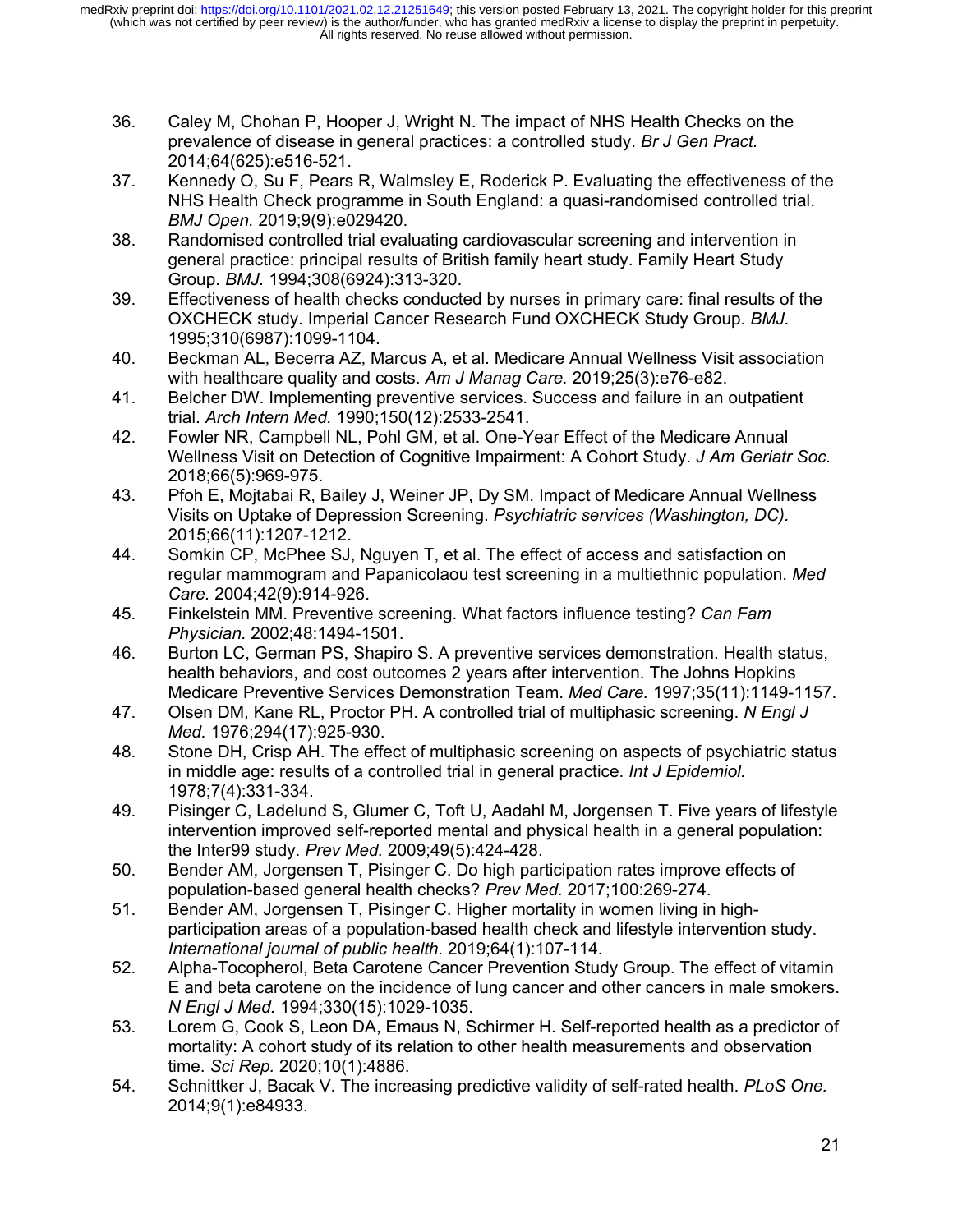- 55. Levine DM, Landon BE, Linder JA. Quality and Experience of Outpatient Care in the United States for Adults With or Without Primary Care. *JAMA Intern Med.*  2019;179(3):363-372.
- 56. Ganguli I, Souza J, McWilliams JM, Mehrotra A. Association Of Medicare's Annual Wellness Visit With Cancer Screening, Referrals, Utilization, And Spending. *Health Aff (Millwood).* 2019;38(11):1927-1935.
- 57. Medicare Learning Network. Annual Wellness Visit. Centers for Medicare & Medicaid Services https://www.cms.gov/Outreach-and-Education/Medicare-Learning-Network-MLN/MLNProducts/downloads/AWV\_chart\_ICN905706.pdf. Published 2018. Accessed August 28, 2020.
- 58. US Preventive Services Task Force. USPSTF A and B Recommendations. https://www.uspreventiveservicestaskforce.org/Page/Name/uspstf-a-and-brecommendations/. Updated January 2021. Accessed January 25, 2021.
- 59. Oboler SK, Prochazka AV, Gonzales R, Xu S, Anderson RJ. Public expectations and attitudes for annual physical examinations and testing. *Ann Intern Med.*  2002;136(9):652-659.
- 60. Ganguli I, Shi Z, Orav EJ, Rao A, Ray KN, Mehrotra A. Declining Use of Primary Care Among Commercially Insured Adults in the United States, 2008-2016. *Ann Intern Med.*  2020;172(4):240-247.
- 61. Advisory Committee on Immunization Practices. Recommended Adult Immunization Schedule for ages 19 years or older: United States 2020. Centers for Disease Control and Prevention. https://www.cdc.gov/vaccines/schedules/downloads/adult/adultcombined-schedule.pdf. Published 2020. Accessed January 25, 2021.
- 62. National Academies of Sciences, Engineering, and Medicine. *Integrating Social Care into the Delivery of Health Care: Moving Upstream to Improve the Nation's Health.*  Washington, DC: 2019.
- 63. Mehrotra A, Chernew M, Linetsky D, Hatch H, Cutler D, Schneider EC. The Impact of the COVID-19 Pandemic on Outpatient Visits: Changing Patterns of Care in the Newest COVID-19 Hot Spots. Commonwealth Fund. https://www.commonwealthfund.org/publications/2020/aug/impact-covid-19-pandemicoutpatient-visits-changing-patterns-care-newest. Published 2020. Accessed September 24, 2020.
- 64. Pill R, French J, Harding K, Stott N. Invitation to attend a health check in a general practice setting: comparison of attenders and non-attenders. *J R Coll Gen Pract.*  1988;38(307):53-56.
- 65. Luft HS, Liang SY, Eaton LJ, Chung S. Primary care physician practice styles and quality, cost, and productivity. *Am J Manag Care.* 2020;26(4):e127-e134.
- 66. Adhyaru BB, Jacobson TA. Safety and efficacy of statin therapy. *Nat Rev Cardiol.*  2018;15(12):757-769.
- 67. Skaaby T, Jorgensen T, Linneberg A. A randomized general population study of the effects of repeated health checks on incident diabetes. *Endocrine.* 2018;60(1):122-128.
- 68. Burton LC, Steinwachs DM, German PS, et al. Preventive services for the elderly: would coverage affect utilization and costs under Medicare? *Am J Public Health.*  1995;85(3):387-391.
- 69. Kanstrup H, Refsgaard J, Engberg M, Lassen JF, Larsen ML, Lauritzen T. Cholesterol reduction following health screening in general practice. *Scand J Prim Health Care.*  2002;20(4):219-223.
- 70. Thomsen JL, Karlsmose B, Parner ET, Thulstrup AM, Lauritzen T, Engberg M. Secondary healthcare contacts after multiphasic preventive health screening: a randomized trial. *Scand J Public Health.* 2006;34(3):254-261.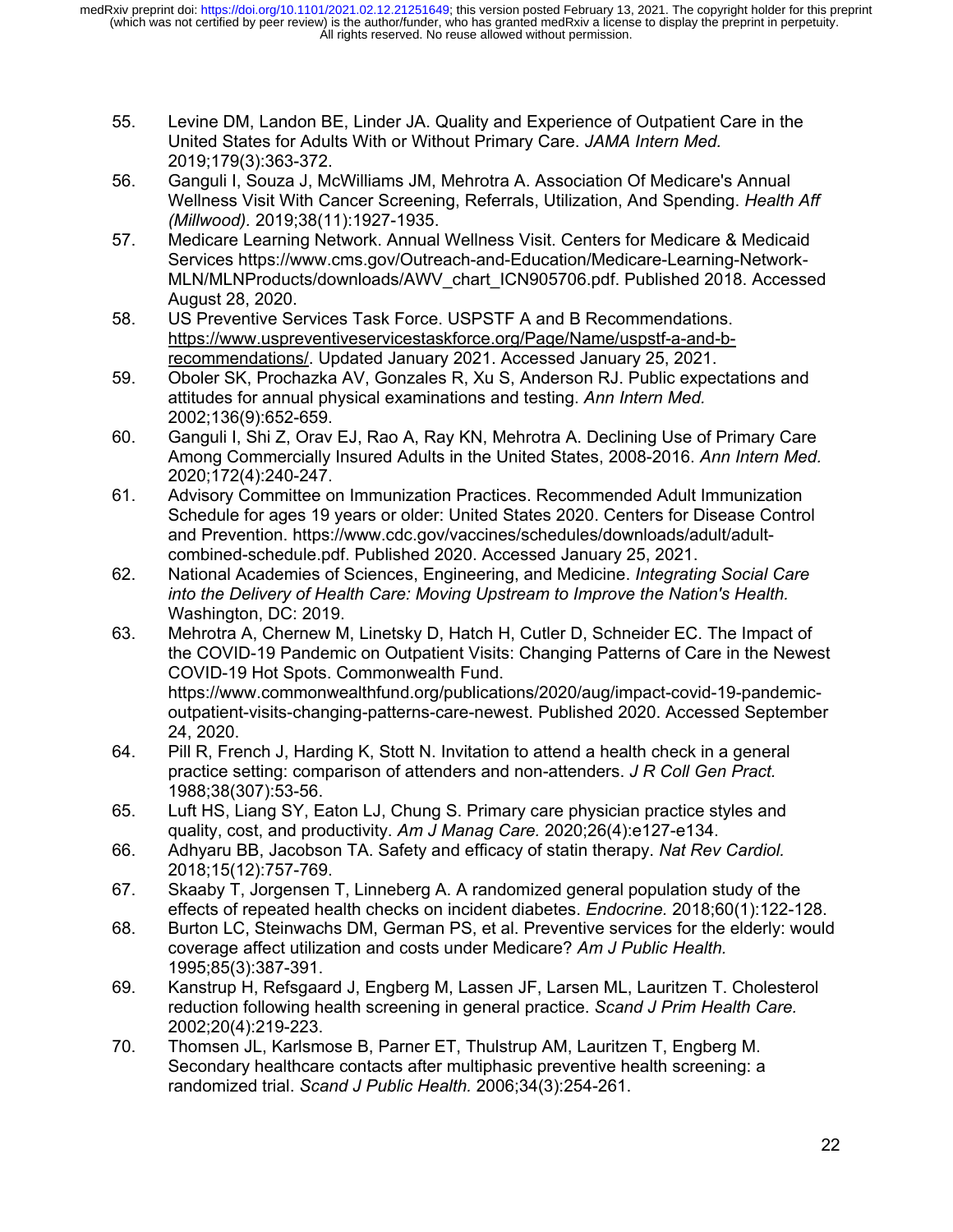- 71. Rasmussen SR, Thomsen JL, Kilsmark J, et al. Preventive health screenings and health consultations in primary care increase life expectancy without increasing costs. *Scand J Public Health.* 2007;35(4):365-372.
- 72. Bernstorff M, Deichgraeber P, Bruun NH, Dalsgaard E-M, Fenger-Gron M, Lauritzen T. A Randomised Trial Examining Cardiovascular Morbidity and All-Cause Mortality 24 years Following General Health Checks: the Ebeltoft Health Promotion Project (EHPP). *BMJ open.* 2019;9(10):e030400.
- 73. Jorgensen T, Ladelund S, Borch-Johnsen K, et al. Screening for risk of cardiovascular disease is not associated with mental distress: the Inter99 study. *Prev Med.*  2009;48(3):242-246.
- 74. Lau CJ, Pisinger C, Husemoen LLN, et al. Effect of general health screening and lifestyle counselling on incidence of diabetes in general population: Inter99 randomised trial. *Prev Med.* 2016;91:172-179.
- 75. Chang KC-M, Vamos EP, Palladino R, Majeed A, Lee JT, Millett C. Impact of the NHS Health Check on inequalities in cardiovascular disease risk: a difference-in-differences matching analysis. *J Epidemiol Community Health.* 2019;73(1):11-18.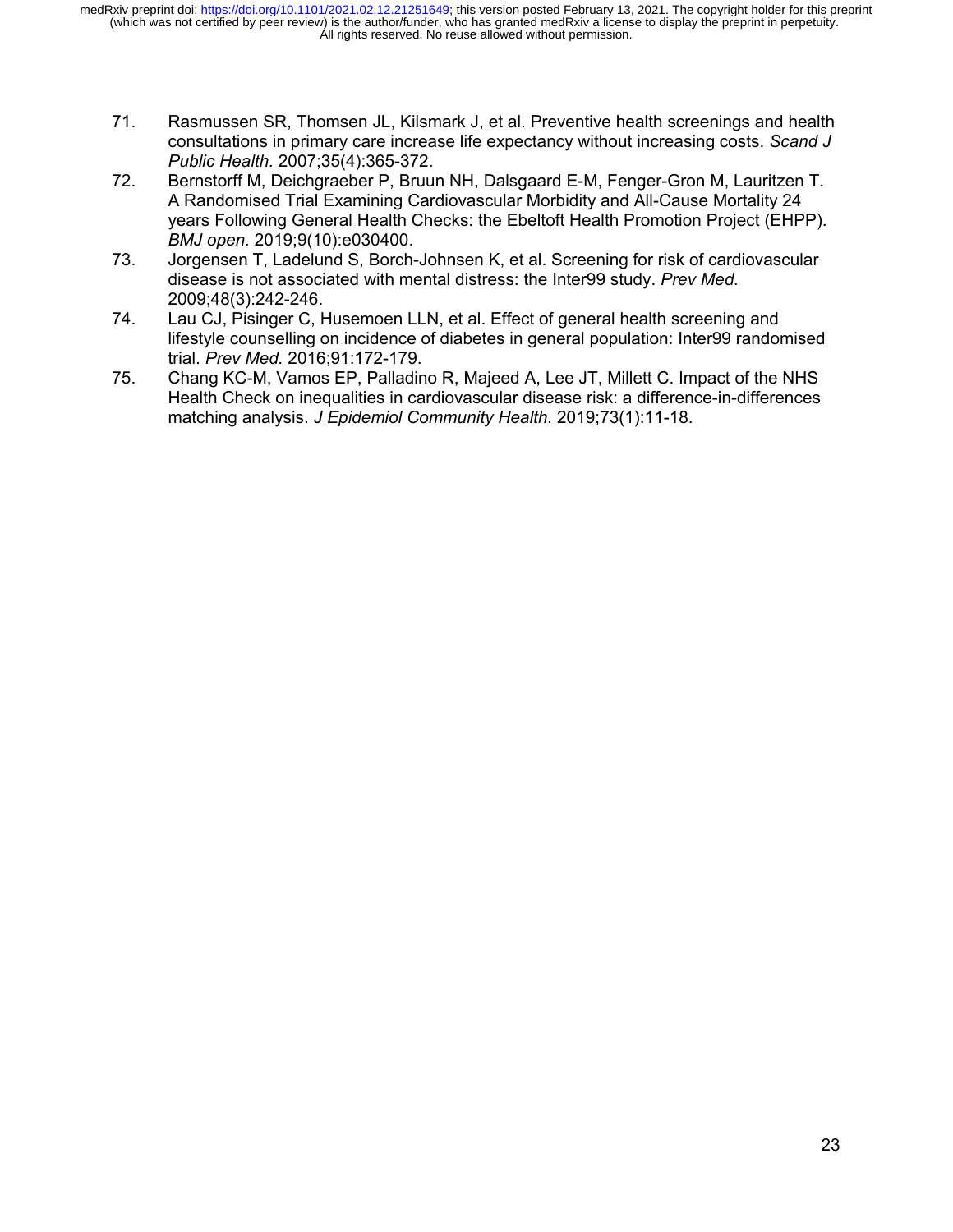| <b>Review</b><br><b>Topic</b>                                                        | <b>Included</b><br><b>Study</b><br><b>Designs</b>    | Inclusion &<br><b>Exclusion</b><br><b>Criteria</b>                                                                                                          | <b>Outcomes</b>                                                                                                                                                                                         | <b>Description of</b><br><b>Included Trials</b>                                              | <b>Locations of</b><br><b>Included</b><br>Trials (n)                                                                                                  | <b>Main Findings</b>                                                                                                                                                                                                                                                                                   |
|--------------------------------------------------------------------------------------|------------------------------------------------------|-------------------------------------------------------------------------------------------------------------------------------------------------------------|---------------------------------------------------------------------------------------------------------------------------------------------------------------------------------------------------------|----------------------------------------------------------------------------------------------|-------------------------------------------------------------------------------------------------------------------------------------------------------|--------------------------------------------------------------------------------------------------------------------------------------------------------------------------------------------------------------------------------------------------------------------------------------------------------|
| Periodic<br>health<br>evaluations <sup>7,8</sup>                                     | Randomized<br>trials and<br>observational<br>studies | Attended visit<br>assessing overall<br>health and risk<br>factors for<br>preventable<br>disease. Excluded<br>studies where all<br>patients under age<br>18. | Clinical preventive<br>services, clinical<br>outcomes, and<br>costs                                                                                                                                     | 10 trials<br>published<br>between 1973<br>and 1999<br>Participant<br>range, 112 to<br>32,186 | Asia (1):<br>Japan (1)<br>Europe $(2)$ :<br>Sweden (1),<br>U.K. (1)<br><b>North America</b><br>$(7)$ : Canada<br>$(1)$ , U.S. $(6)$                   | PHEs associated with<br>receipt of gynecologic<br>exams, Papanicolaou<br>smears, cholesterol<br>screening, and FOBT<br>(medium or high quality<br>of evidence). PHEs<br>reduced patient worry<br>(medium quality of<br>evidence), but had<br>mixed effects on other<br>clinical outcomes and<br>costs. |
| Systematic<br>risk<br>assessment<br>for primary<br>prevention of<br>CVD <sup>9</sup> | Randomized<br>trials                                 | Healthy adults,<br>including those at<br>moderate or high<br>CVD risk.<br>Excluded studies<br>of patients with<br>known CVD.                                | Primary: all-cause<br>and<br>cardiovascular<br>mortality, non-<br>fatal<br>cardiovascular<br>endpoints<br>Secondary: major<br>CVD risk factors,<br>intermediate<br>program<br>outcomes,<br>harms, costs | 9 trials published<br>between 1980<br>and 2014<br>Participant<br>range, 501 to<br>145,441    | Europe (6):<br>Denmark<br>$(2)$ , Sweden<br>(1), U.K.<br>(2), multiple<br>countries<br>(1)<br><b>North America</b><br>$(3)$ : Canada<br>(1), U.S. (2) | Systematic risk<br>assessment had no<br>effect on mortality or<br>cardiovascular<br>endpoints (low quality of<br>evidence). Some<br>favorable effects on<br>total cholesterol,<br>systolic blood pressure,<br>and diastolic blood<br>pressure (low or very<br>low quality of evidence).                |
| General<br>health checks<br>in adults <sup>10</sup>                                  | Randomized<br>trials                                 | Adults in a primary<br>care or community<br>setting. Excluded<br>studies targeting<br>older adults and<br>populations with                                  | Primary: total<br>mortality and<br>disease-specific<br>mortality                                                                                                                                        | 15 trials<br>published<br>between 1965<br>and 2017                                           | Europe (12):<br><b>Denmark</b><br>$(3)$ , Sweden<br>$(4)$ , U.K.<br>$(4)$ , multiple                                                                  | GHCs had little or no<br>effect on total mortality,<br>cancer mortality, or<br>ischemic heart disease<br>(high certainty of<br>evidence). Probably                                                                                                                                                     |

# **Table 1: Characteristics of prior systematic reviews**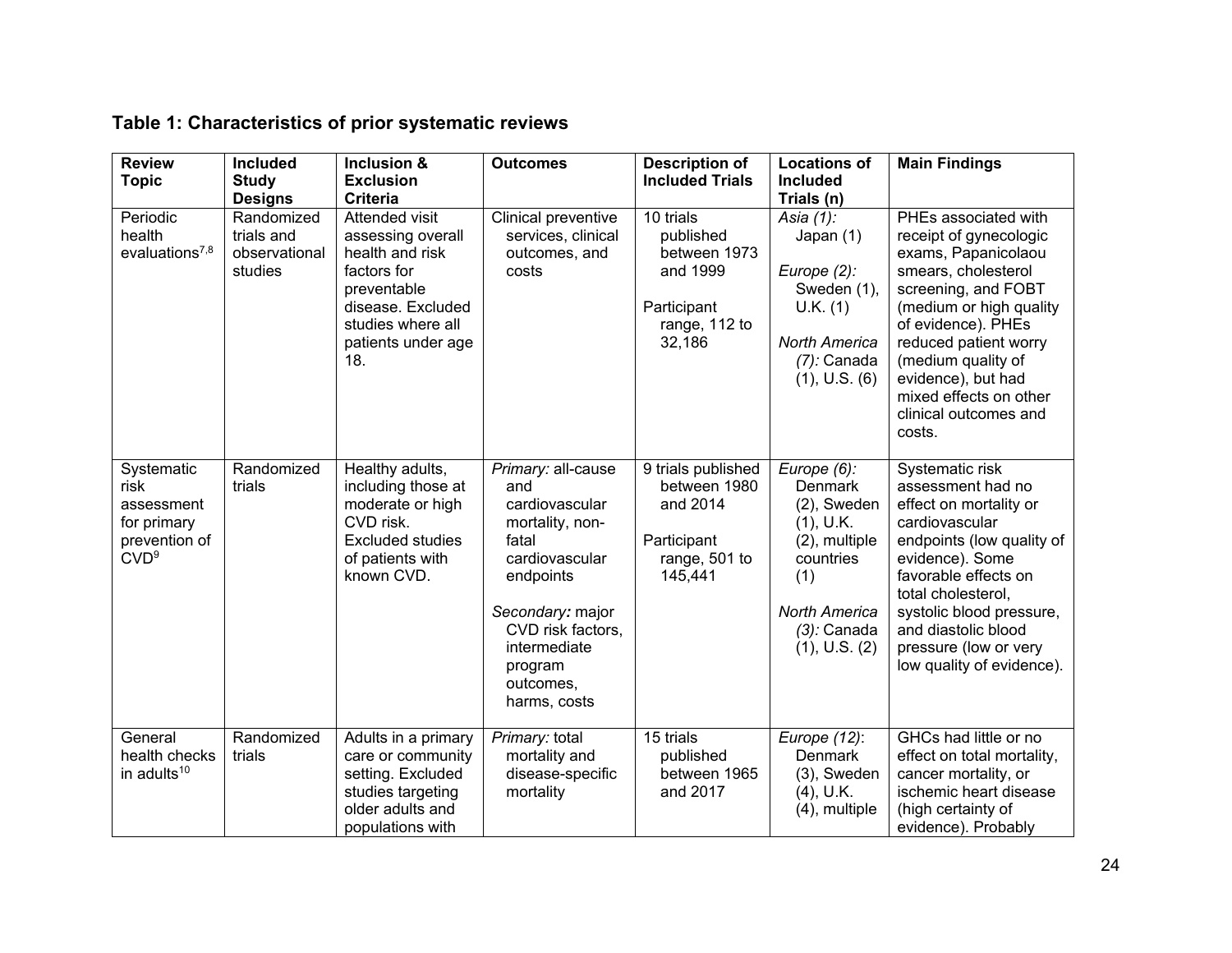| factors/ conditions.<br>several.<br>including<br>cardiovascular<br>events | range, 533 to<br>61.301 | North America<br>$(3)$ : U.S. $(3)$ | cardiovascular mortality<br>or stroke (moderate<br>certainty of evidence). |
|---------------------------------------------------------------------------|-------------------------|-------------------------------------|----------------------------------------------------------------------------|
|---------------------------------------------------------------------------|-------------------------|-------------------------------------|----------------------------------------------------------------------------|

Abbreviations: FOBT, fecal occult blood testing; PHE, periodic health evaluation; U.K., United Kingdom; U.S., United States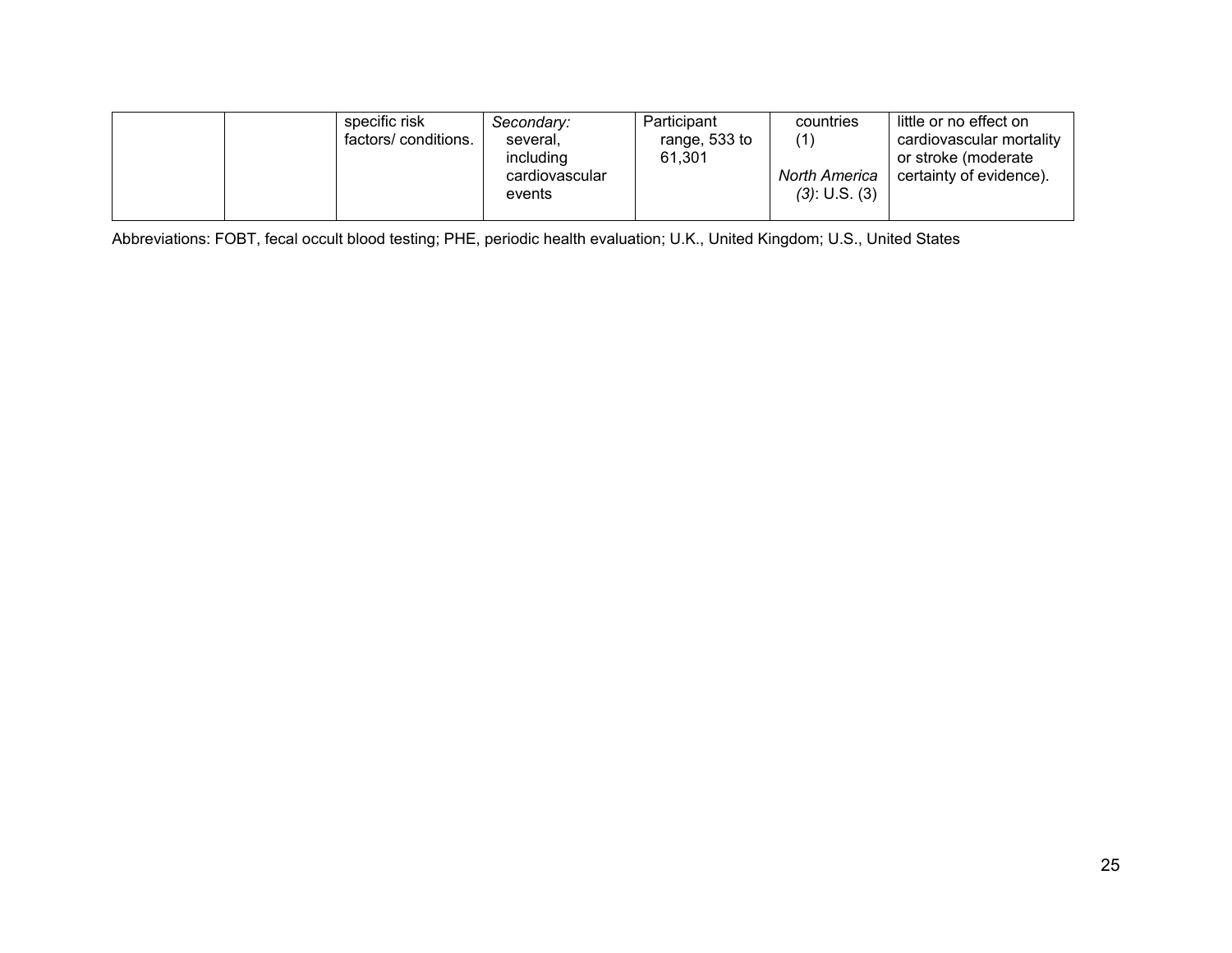# **Figure 1: Summary of Evidence Search and Selection**

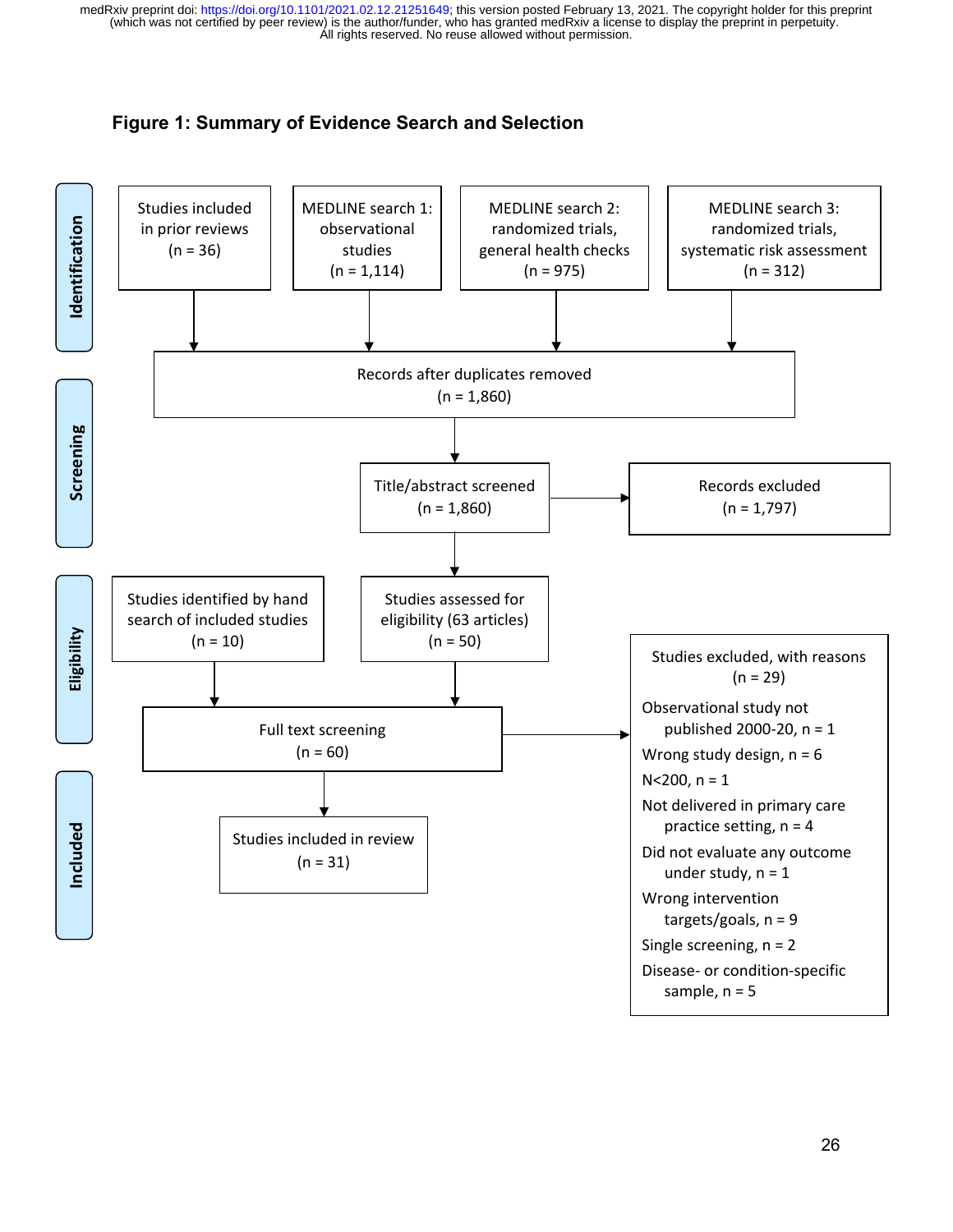| <b>Study Name</b><br>Sources                                                                                                                                    | Country<br>(Year of<br>Initiation)                       | <b>Study</b><br>Sample (N)                                                 | Intervention or<br><b>Exposure</b>                                                                                                                                                                                | Comparison                             | Length of<br>Follow-Up | <b>Main Findings</b>                                                                                                                                                                                                                                                                     |  |  |
|-----------------------------------------------------------------------------------------------------------------------------------------------------------------|----------------------------------------------------------|----------------------------------------------------------------------------|-------------------------------------------------------------------------------------------------------------------------------------------------------------------------------------------------------------------|----------------------------------------|------------------------|------------------------------------------------------------------------------------------------------------------------------------------------------------------------------------------------------------------------------------------------------------------------------------------|--|--|
| <b>Randomized Controlled Trials</b>                                                                                                                             |                                                          |                                                                            |                                                                                                                                                                                                                   |                                        |                        |                                                                                                                                                                                                                                                                                          |  |  |
| Randomized controlled trials that evaluated mortality                                                                                                           |                                                          |                                                                            |                                                                                                                                                                                                                   |                                        |                        |                                                                                                                                                                                                                                                                                          |  |  |
| <b>Study of Men</b><br><b>Born in 1913</b><br>Tibblin et al, <sup>22</sup><br>1982                                                                              | Sweden<br>(1963)                                         | Community-<br>dwelling men<br>50y<br>$(N=2,966)$                           | Interview, physical<br>examination and<br>laboratory<br>screening at<br>baseline, 4 years,<br>and 10 years                                                                                                        | No study<br>screening                  | 15 years               | No difference in total mortality (15%) or<br>mortality from cardiovascular disease,<br>cancer, violence, or other causes of<br>death.                                                                                                                                                    |  |  |
| <b>Multiphasic</b><br><b>Health Checkup</b><br><b>Evaluation</b><br><b>Study</b><br>Friedman et al, 19<br>1986                                                  | Oakland<br>and San<br>Francisco,<br>California<br>(1964) | Kaiser<br>Foundation<br>Health Plan<br>members 35-<br>54 y<br>$(N=10,713)$ | Annual medical<br>questionnaire,<br>physical<br>examination and<br>screening tests                                                                                                                                | No invitation to<br>health<br>checkups | 16 years               | After 10 years, increased detection of<br>hypertension (22% vs 18%). After 16<br>years, decreased mortality from<br>"potentially postponable" diseases<br>(largely colorectal cancer and<br>hypertension; 1% vs 2%). No difference<br>in total mortality (11%).                          |  |  |
| <b>South-East</b><br>London<br><b>Screening Study</b><br>South-East<br>London<br><b>Screening Study</b><br>Group, 21 1977<br>Stone et al, <sup>29</sup><br>1981 | U.K.<br>(1967)                                           | Patients at two<br>large group<br>practices 40-<br>64 y<br>$(N=7,229)$     | Screening at<br>baseline and 2-<br>years for risk<br>factors and<br>cardiovascular,<br>pulmonary,<br>malignant<br>diseases with<br>questionnaire,<br>interview, physical<br>examination and<br>laboratory testing | No invitation to<br>screening          | 9 years                | No difference in self-reported health<br>status, cardiopulmonary symptoms,<br>diastolic blood pressure, smoking, or<br>morbidity, except intervention men had<br>lower anxiety scores. No differences in<br>8-year mortality (6% overall) or 9-year<br>mortality (results not reported). |  |  |
| Lannerstad et<br>al, 18 1977                                                                                                                                    | Sweden<br>(1969)                                         | Community-<br>dwelling men<br>55 y<br>$(N=1,613)$                          | One-time<br>examination and<br>testing focusing<br>on cardiovascular                                                                                                                                              | No invitation to<br>examination        | 5 years                | No difference in total mortality (7%) or<br>deaths from cancer, violence, or<br>miscellaneous causes. Lower<br>cardiovascular mortality (2% vs 4%).                                                                                                                                      |  |  |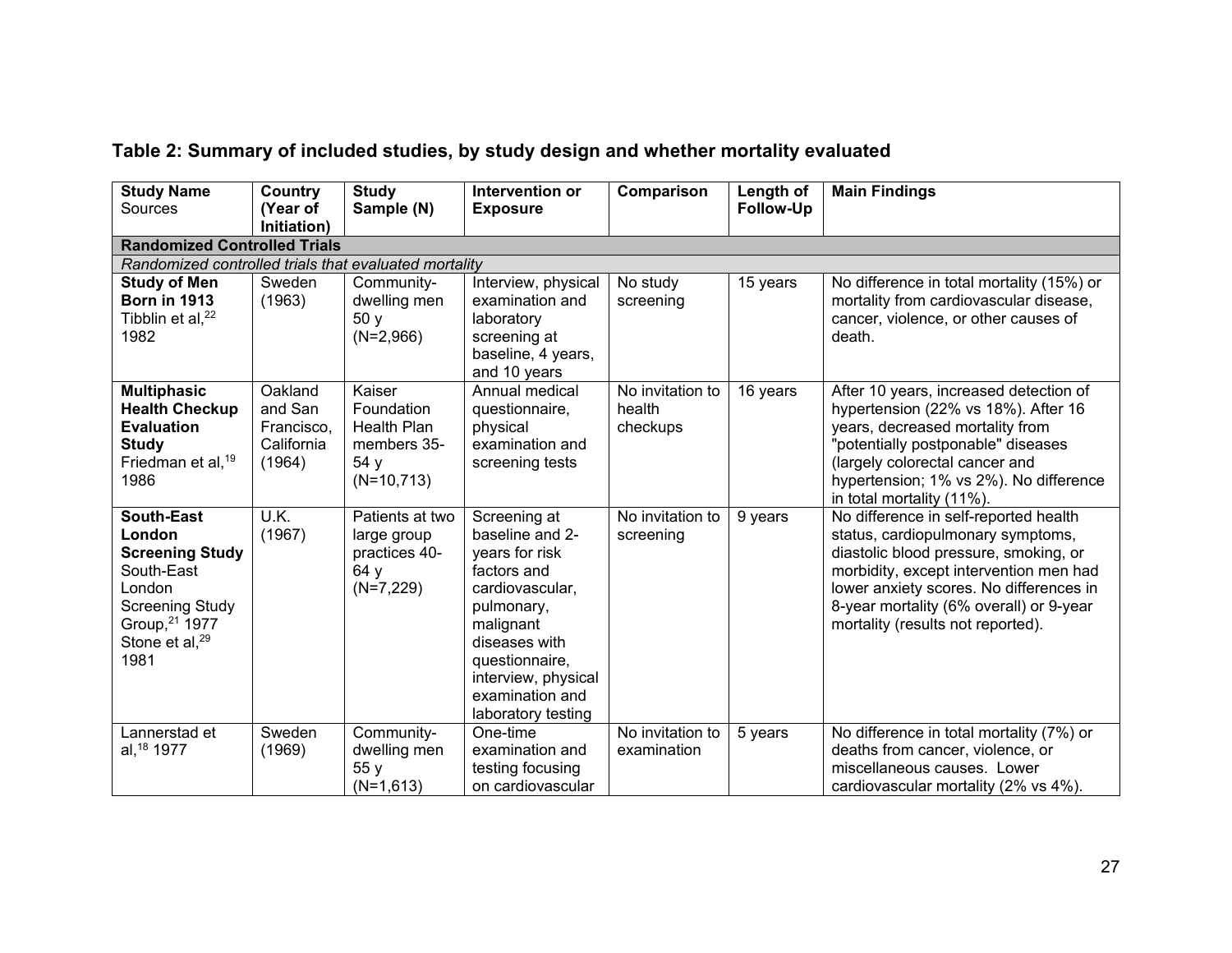|                                                                                                     |                                             |                                                                             | and pulmonary<br>function                                                                                                                                                     |                                                  |          |                                                                                                                                                                                                                                                                                                                           |
|-----------------------------------------------------------------------------------------------------|---------------------------------------------|-----------------------------------------------------------------------------|-------------------------------------------------------------------------------------------------------------------------------------------------------------------------------|--------------------------------------------------|----------|---------------------------------------------------------------------------------------------------------------------------------------------------------------------------------------------------------------------------------------------------------------------------------------------------------------------------|
| Theobald et al, <sup>17</sup><br>1998                                                               | Sweden<br>(1969)                            | Community-<br>dwelling adults<br>$18-65y$<br>$(N=32, 186)$                  | One health<br>screening<br>including<br>interviews for<br>medical,<br>psychiatric, and<br>social needs                                                                        | No study<br>screening                            | 20 years | No difference in adjusted all-cause<br>mortality, adjusted cardiovascular<br>disease, cancer, or<br>accidents/intoxications.                                                                                                                                                                                              |
| Primary<br><b>Prevention Trial</b><br>in Göteborg,<br>Sweden<br>Wilhelmsen et<br>al, $^{23}$ 1986   | Sweden<br>(1970)                            | Community-<br>dwelling men<br>47-55 y<br>$(N=30,022)$                       | Screening<br>questionnaire,<br>physical<br>examination, and<br>intervention at<br>baseline, 4 years,<br>and 10 years<br>(20% subsample)<br>for cardiovascular<br>risk factors | No study<br>screening                            | 10 years | No difference in total mortality (13%),<br>stroke (2%), coronary heart disease<br>(8%), cancer death (4%), smoking or<br>other individual risk factors but a<br>summary risk score predicted lower<br>mortality risk at 10 years (8.1% vs<br>$8.3\%$ ).                                                                   |
| <b>DanMONICA</b><br><b>Trial</b><br>Skaaby et al, <sup>25</sup><br>2017<br>Skaaby et al, 67<br>2018 | Denmark<br>(1982)                           | Community-<br>dwelling adults<br>30, 40, 50,<br>and 60 $y$<br>$(N=17, 845)$ | Screening<br>questionnaire,<br>physical<br>examination,<br>testing, and<br>counseling at<br>baseline, 5 years,<br>and 10 years for<br>risk factors and<br>chronic diseases    | No invitation to<br>screening                    | 30 years | After 24 years, no difference in diabetes<br>incidence. After 30 years, no difference<br>in all-cause mortality or ischemic heart<br>disease incidence. Increased stroke<br>incidence.                                                                                                                                    |
| Morrissey et al, <sup>12</sup><br>1995                                                              | <b>North</b><br>Carolina,<br>U.S.<br>(1985) | Medicare<br>beneficiaries<br>≥65y<br>$(N=1,914)$                            | Annual<br>immunizations,<br>clinical screening,<br>functional<br>screening, and<br>health promotion<br>counseling                                                             | Usual care<br>offered at<br>control<br>practices | 2 years  | Increase in influenza vaccination (72%<br>vs 52%), pneumococcal vaccination<br>(80% vs 35%), breast exams (86% vs<br>42%), FOBT (93% vs 43%), Pap smears<br>(85% vs 31%), depression screening<br>(94% vs 28%), vision screening (93% vs<br>22%), hearing screening (93% vs 6%),<br>incontinence screening (92% vs 19%),. |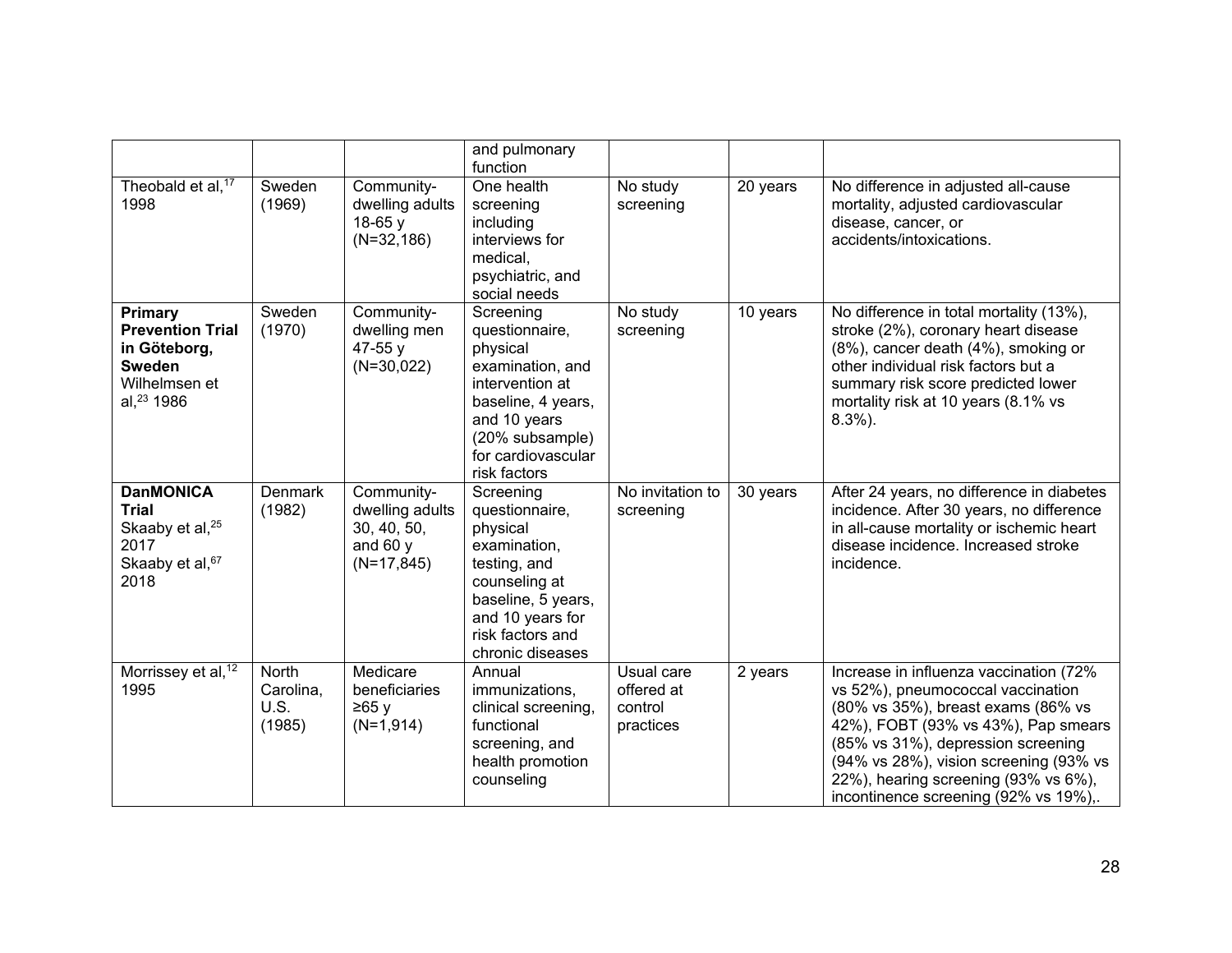|                                                                                                                                                                                                               |                                 |                                                                 |                                                                                                                                                                                         |                                                                       |          | Less deterioration in 3 quality-of-life                                                                                                                                                                                                                                                                                                                                                                                                                                                                                                          |
|---------------------------------------------------------------------------------------------------------------------------------------------------------------------------------------------------------------|---------------------------------|-----------------------------------------------------------------|-----------------------------------------------------------------------------------------------------------------------------------------------------------------------------------------|-----------------------------------------------------------------------|----------|--------------------------------------------------------------------------------------------------------------------------------------------------------------------------------------------------------------------------------------------------------------------------------------------------------------------------------------------------------------------------------------------------------------------------------------------------------------------------------------------------------------------------------------------------|
| <b>Senior Health</b><br>Watch<br>German et al, <sup>13</sup><br>1995<br>Burton et al, <sup>68</sup><br>1995<br>Burton et al, 46<br>1997                                                                       | Baltimore,<br>MD<br>(1989)      | Medicare<br>beneficiaries<br>≥65y<br>$(N=4, 195)$               | Two free<br>preventive visits<br>for history,<br>physical exam,<br>immunizations,<br>labs, and<br>counseling                                                                            | Usual care<br>from primary<br>care provider                           | 4 years  | scores. No differences in deaths.<br>Over 2 years, lower mortality in<br>intervention group (8% vs 11%), and<br>increased proportions of previously<br>unscreened patients who received Pap<br>smears (16% vs 13%) and rectal exams<br>(23% vs 13%). No differences in<br>smoking, problem alcohol use or<br>sedentary lifestyle. After 4 years, no<br>difference in Quality of Well-Being<br>score, Pap smears, or rectal exams.                                                                                                                |
| A Healthy<br><b>Future</b><br>Patrick et al, <sup>20</sup><br>1995<br>Patrick et al, <sup>11</sup><br>1999                                                                                                    | Seattle,<br><b>WA</b><br>(1989) | Medicare<br>beneficiaries<br>≥65y<br>$(N=2,558)$                | <b>Baseline health</b><br>risk assessment,<br>and 2 years of<br>annual health-<br>promotion and<br>disease<br>prevention visits<br>with follow-up<br>classes                            | Usual care at<br>comparison<br>medical<br>centers                     | 4 years  | After 2 years, increased physical<br>activity, completion of advance<br>directives, and receipt of influenza<br>vaccination, and significantly greater<br>reduction in dietary fat (results not<br>reported). Increased quality of life and<br>self-rated health. Decreased mean<br>depression score and health worry. No<br>differences in several health behaviors<br>(e.g. smoking) and physical/mental<br>status outcomes (e.g. vision). At 4<br>years, increased mortality among<br>patients aged 75 or greater at baseline<br>(19% vs 14%) |
| <b>Ebeltoft Health</b><br><b>Promotion</b><br>Project<br>Engberg et al, <sup>26</sup><br>2002<br>Kanstrup et al, <sup>69</sup><br>2002<br>Thomsen et al, <sup>70</sup><br>2006<br>Rasmussen et<br>al, 71 2007 | <b>Denmark</b><br>(1991)        | Patients of all<br>GPs in<br>Ebeltoft 30-49<br>у<br>$(N=3,464)$ | <b>Baseline</b><br>questionnaire,<br>physical exam<br>and laboratory<br>testing with a<br>subset offered a<br>health discussion<br>with their GP at<br>baseline, 1 year,<br>and 5 years | Questionnaire<br>at baseline<br>and health<br>screening at 5<br>years | 25 years | After 5 years, decrease in elevated<br>cardiovascular risk score, BMI (26 vs 27<br>$kg/m2$ ), and cholesterol levels (5.5 vs<br>5.7 mmol/L). After 25 years, no<br>difference in all-cause mortality.                                                                                                                                                                                                                                                                                                                                            |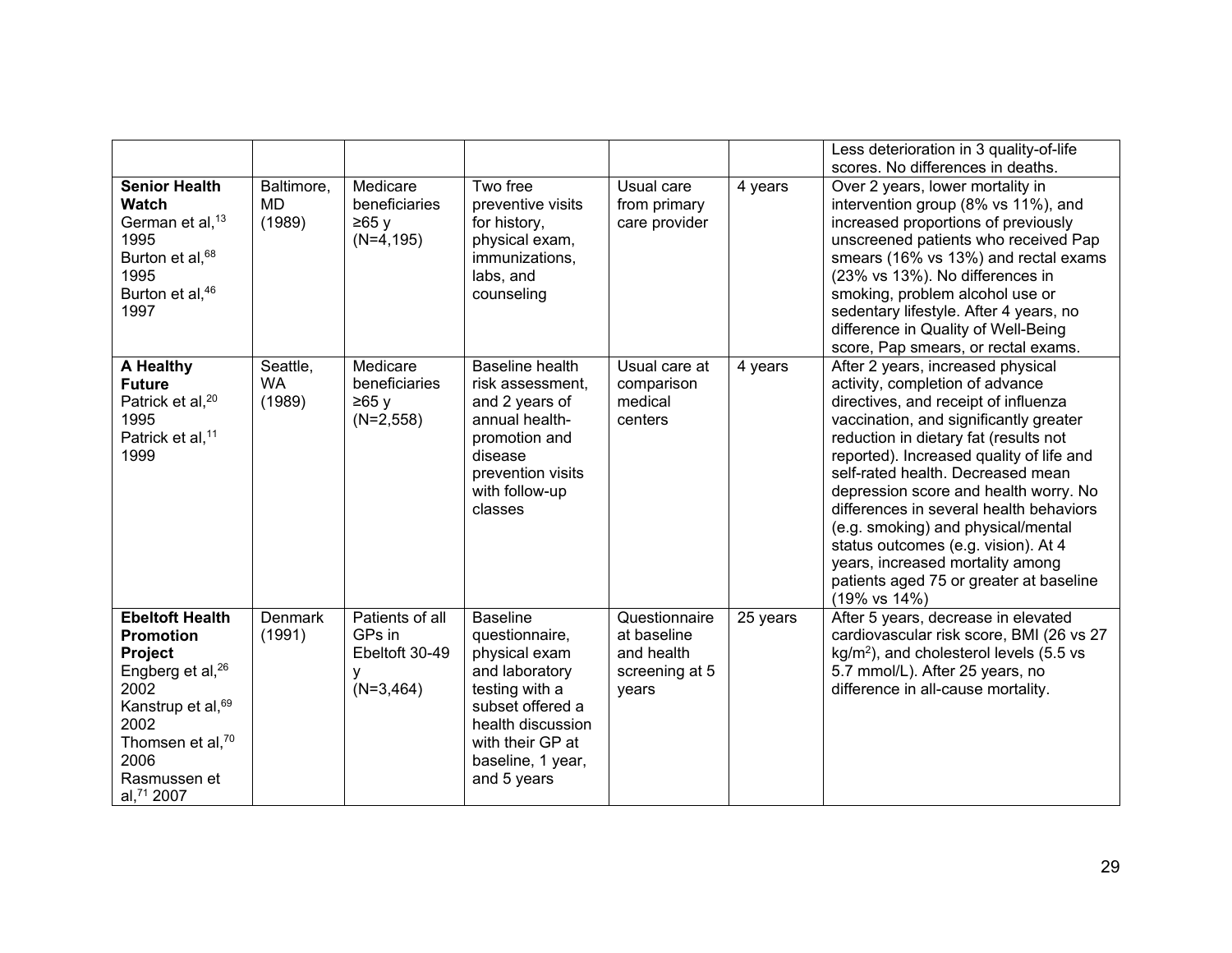| Bernstorff et al, <sup>72</sup><br>2019                                                                                                                                                                                                               |                                 |                                                                   |                                                                                                                                                                                     |                                                 |          |                                                                                                                                                                                                                                                                                                                                                                          |
|-------------------------------------------------------------------------------------------------------------------------------------------------------------------------------------------------------------------------------------------------------|---------------------------------|-------------------------------------------------------------------|-------------------------------------------------------------------------------------------------------------------------------------------------------------------------------------|-------------------------------------------------|----------|--------------------------------------------------------------------------------------------------------------------------------------------------------------------------------------------------------------------------------------------------------------------------------------------------------------------------------------------------------------------------|
| <b>Inter99 Study</b><br>Jorgensen et al, <sup>73</sup><br>2009<br>Pisinger et al, <sup>49</sup><br>2009<br>Jorgensen et al, <sup>27</sup><br>2014<br>Lau et al, 74 2016<br>Bender et al, <sup>50</sup><br>2017<br>Bender et al, <sup>51</sup><br>2019 | <b>Denmark</b><br>(1999)        | Community-<br>dwelling adults<br>$30-60y$<br>$(N=59,616)$         | Screening,<br>personal risk<br>assessment and<br>lifestyle<br>counseling at<br>baseline and 5<br>years. High-risk<br>participants had<br>additional checks<br>at years 1 and 3      | No invitation to<br>screening or<br>counseling  | 10 years | After 5 years, improved physical and<br>mental health scores. After 10 years, no<br>difference in total mortality or incidence<br>of diabetes, ischemic heart disease,<br>stroke, or combined events. In post-hoc<br>analysis, women in high-participation<br>areas had increased risk of death (4.5%<br>vs 3.6%), particularly cancer- and<br>lifestyle-related deaths. |
| <b>Viborg Vascular</b><br>(VIVA) Trial<br>Lindholt et al, <sup>24</sup><br>2017                                                                                                                                                                       | <b>Denmark</b><br>(2008)        | Community-<br>dwelling men<br>65-74 y<br>$(N=50, 156)$            | Screening and<br>intervention at<br>baseline, with 1<br>year check if<br>positive screen for<br>abdominal aortic<br>aneurysm,<br>peripheral arterial<br>disease, or<br>hypertension | No invitation to<br>screening                   | 5 years  | Decreased all-cause mortality (10% vs<br>11%) and slight increases in initiation of<br>anti-thrombotic, lipid-lowering, and anti-<br>hypertensive therapies in the first 6<br>months. Increase in inpatient days for<br>COPD and stroke/TIA. No differences in<br>incidence of diabetes, intracerebral<br>hemorrhage, renal failure, or cancer.                          |
| Randomized controlled trials that did not evaluate mortality                                                                                                                                                                                          |                                 |                                                                   |                                                                                                                                                                                     |                                                 |          |                                                                                                                                                                                                                                                                                                                                                                          |
| Olsen et al, <sup>47</sup><br>1976                                                                                                                                                                                                                    | Salt Lake<br>City, UT<br>(1972) | Lower- and<br>middle-income<br>families<br>$(N=574)$<br>families) | Physical<br>examination,<br>electrocardiogram<br>, spirometry, x-<br>rays, blood and<br>urine tests, with<br>results sent to<br>their physician                                     | No study<br>screening                           | 1 year   | No differences in health status index,<br>days of disability, or total physician visits                                                                                                                                                                                                                                                                                  |
| <b>Disease</b><br><b>Prevention and</b><br><b>Health</b>                                                                                                                                                                                              | Seattle,<br><b>WA</b><br>(1981) | Male veterans<br>$(N=1,224)$                                      | Annual interview,<br>physical<br>examination,<br>screening tests                                                                                                                    | Not invited to<br>health<br>promotion<br>clinic | 5 years  | Patients referred to a health promotion<br>clinic had seemingly increased<br>assessment of blood pressure (83% vs<br>78%), smoking (71% vs 30%), alcohol                                                                                                                                                                                                                 |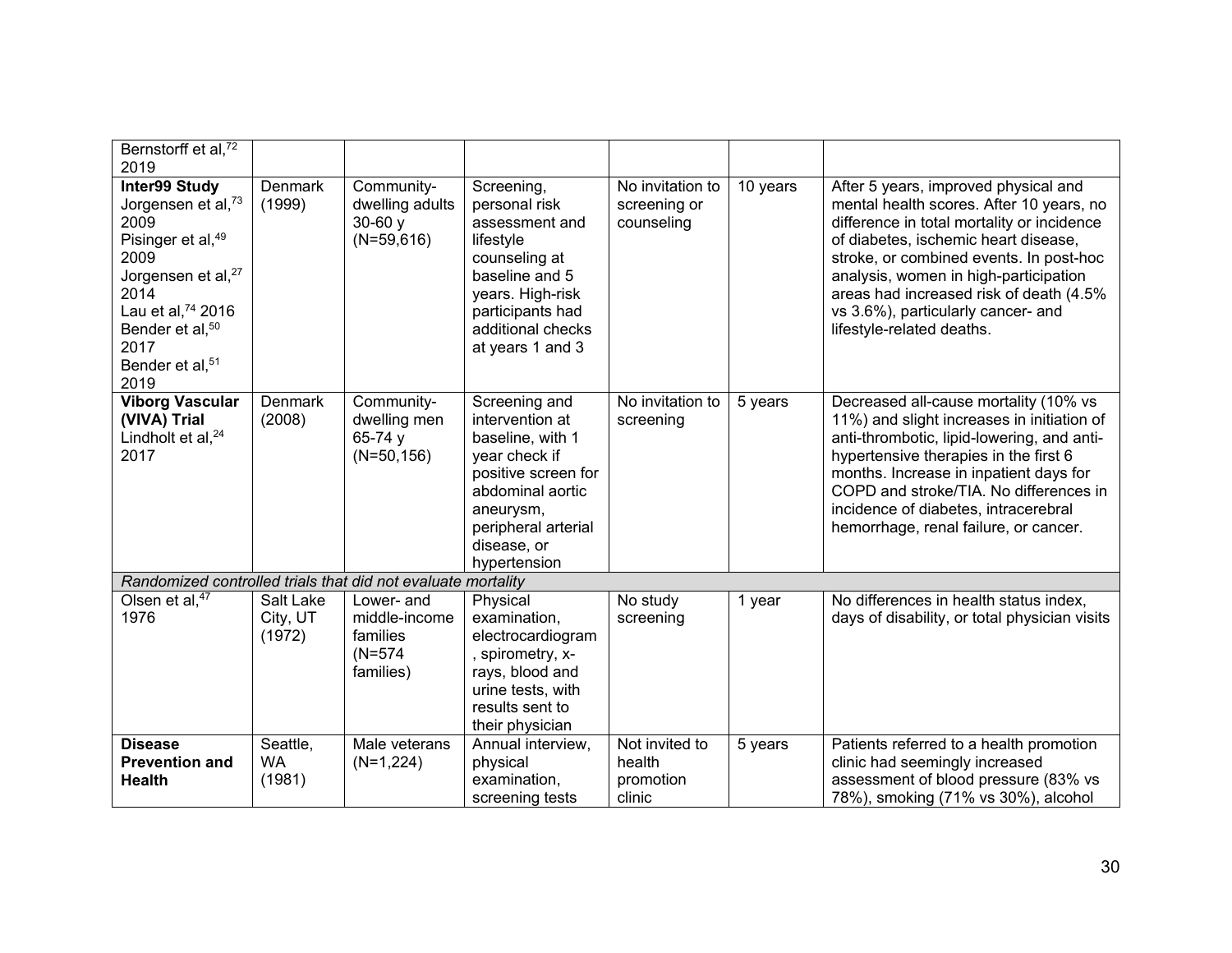| <b>Maintenance</b><br><b>Program Trial</b><br>Belcher et al, <sup>41</sup><br>1990              |                               |                                                                             | and counseling for<br>health behaviors                                                                                                                                                                         |                                                                                                  |         | use (70% vs 24%), and fecal occult<br>blood testing screening (70% vs 20%;<br>statistical comparisons not reported).<br>Influenza vaccination appeared<br>decreased (56% vs 67%).                                                                                                                                                                                                                                                   |
|-------------------------------------------------------------------------------------------------|-------------------------------|-----------------------------------------------------------------------------|----------------------------------------------------------------------------------------------------------------------------------------------------------------------------------------------------------------|--------------------------------------------------------------------------------------------------|---------|-------------------------------------------------------------------------------------------------------------------------------------------------------------------------------------------------------------------------------------------------------------------------------------------------------------------------------------------------------------------------------------------------------------------------------------|
| <b>Minnesota Heart</b><br><b>Health Project</b><br>Murray et al, 30<br>1986                     | Minnesota<br>, U.S.<br>(1982) | Community-<br>dwelling adults<br>25-74<br>$(N=906)$                         | Single visit with<br>screening,<br>education,<br>physical<br>examination, labs,<br>and counseling                                                                                                              | No care at<br><b>Heart Health</b><br>Center                                                      | 1 year  | Lower levels of cholesterol (207 vs 212<br>mg/dl), diastolic blood pressure (73 vs<br>74 mmHg), resting heart rate (71 vs 73<br>bpm), and expired carbon monoxide (31<br>vs 35 ppm). Increased self-reported<br>physical activity (33% vs 26%) and use<br>of antihypertensive medications (14% vs<br>10%). No differences in BMI, systolic<br>blood pressure, or smoking.                                                           |
| <b>OXCHECK</b><br><b>Study</b><br><b>OXCHECK Study</b><br>Group <sup>39</sup> 1995              | U.K.<br>(1988)                | Community-<br>dwelling adults<br>$35-64y$<br>$(N=4, 121)$                   | Annual health<br>checks including<br>questionnaire,<br>medical history,<br>physical<br>examination, and<br>laboratory testing                                                                                  | No study<br>health checks                                                                        | 3 years | Decrease in cholesterol (6.0 vs 6.2)<br>mmol/l), systolic blood pressure (127 vs<br>129 mmHg), and diastolic blood<br>pressure (76 vs 77 mmHg). Fewer<br>participants exercised less than once<br>per month (68% vs 71%), used full<br>cream milk (23% vs 31%), or used<br>butter or hard margarine (22% vs 31%).<br>No difference in smoking or excessive<br>alcohol use.                                                          |
| <b>Family Heart</b><br><b>Study</b><br><b>Family Heart</b><br>Study Group <sup>38</sup><br>1994 | U.K.<br>(1990)                | Community-<br>dwelling men<br>40-59 y and<br>their partners<br>$(N=12,924)$ | Baseline and 1-<br>year screening for<br>cardiovascular<br>risk factors via<br>interview, physical<br>examination,<br>laboratory testing<br>and lifestyle<br>counseling with<br>follow-up every 2-<br>6 months | Screening for<br>cardiovascular<br>risk factors<br>and lifestyle<br>counseling at<br>1 year only | 1 year  | Decreased Dundee coronary risk score,<br>systolic blood pressure (123 vs 130<br>mmHg for women, 132 vs 139 mmHg<br>for men), diastolic blood pressure (79 vs<br>81 mmHg for women, 83 vs 87 mmHg<br>for men), weight (80 vs 81 kg for men),<br>smoking (19% vs 23% for men), and<br>cholesterol (5.6 vs 5.7 mmol/L for men).<br>No difference in blood glucose (both<br>sexes) or, among women, weight,<br>smoking, or cholesterol. |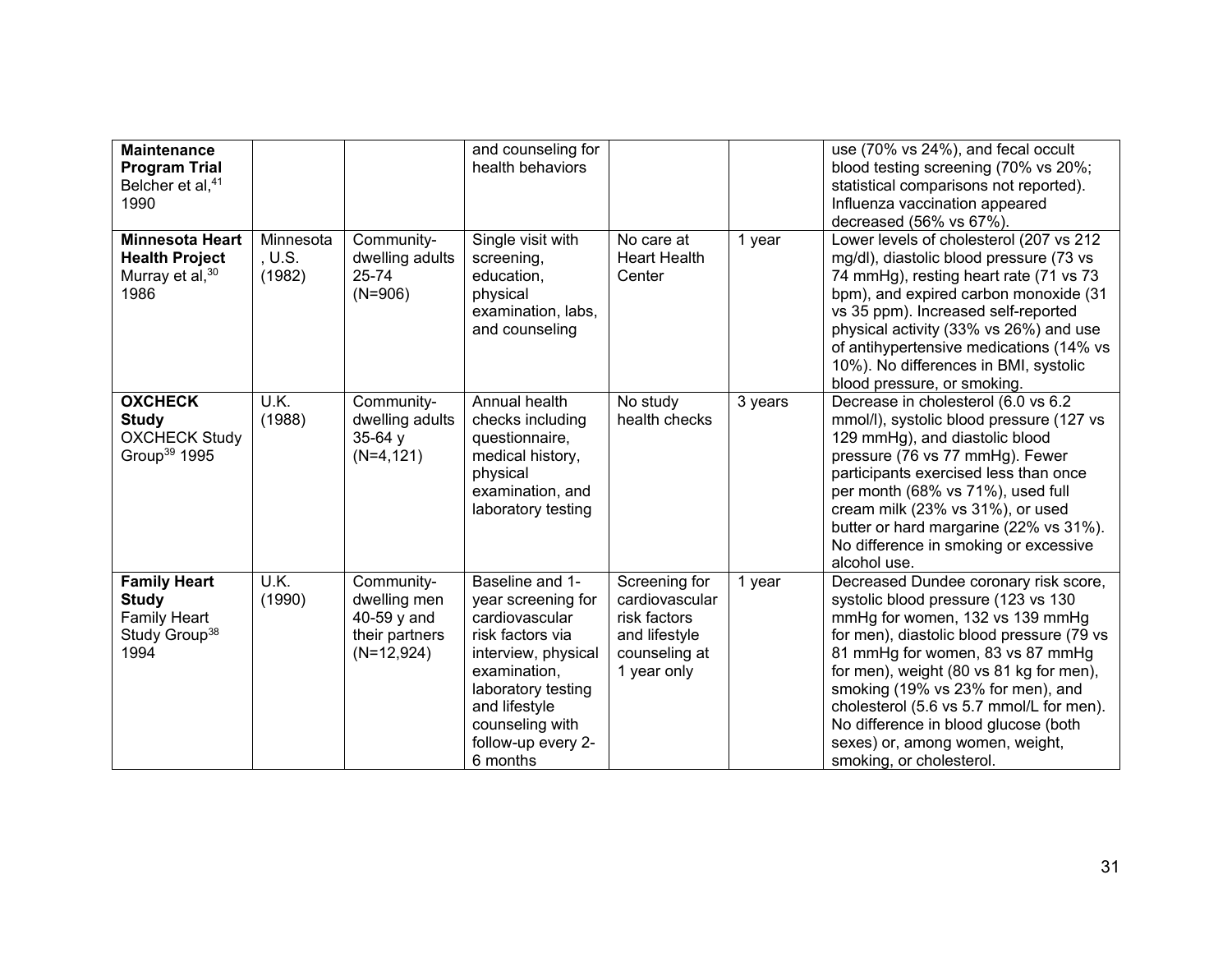| <b>Check-In Study</b><br>Kamstrup-Larsen<br>et al, 31 2019                     | <b>Denmark</b><br>(2014)                   | Patients of<br>GPs in<br>Copenhagen<br>45-64 y with<br>low<br>socioeconomi<br>c position<br>$(N=1, 104)$ | Questionnaire and<br>laboratory testing;<br>interview, physical<br>examination and<br>consultation with<br>GP | Usual care<br>with no study<br>screening                               | 1 year              | Increase in starts of antidepressant<br>medications (5% vs 2%). No difference<br>in smoking, alcohol use, physical<br>activity, BMI, or metabolic risk factors.                  |
|--------------------------------------------------------------------------------|--------------------------------------------|----------------------------------------------------------------------------------------------------------|---------------------------------------------------------------------------------------------------------------|------------------------------------------------------------------------|---------------------|----------------------------------------------------------------------------------------------------------------------------------------------------------------------------------|
| <b>Observational Studies</b><br>Observational studies that evaluated mortality |                                            |                                                                                                          |                                                                                                               |                                                                        |                     |                                                                                                                                                                                  |
| Chiou et al, <sup>28</sup>                                                     | Taiwan                                     | Community-                                                                                               | Free annual                                                                                                   | Taiwanese                                                              | 5 years             | Residents who ever utilized the annual                                                                                                                                           |
| 2002                                                                           | (1993)                                     | dwelling adults<br>≥65y<br>$(N=1, 193)$                                                                  | health screening<br>for risk factors and<br>chronic diseases                                                  | residents ≥65<br>y who did not<br>have an<br>annual health<br>exam     |                     | health exam had lower relative risk of<br>mortality (0.50).                                                                                                                      |
| Observational studies that did not evaluate mortality                          |                                            |                                                                                                          |                                                                                                               |                                                                        |                     |                                                                                                                                                                                  |
| Finkelstein et<br>al, 45 2002                                                  | Ontario,<br>Canada<br>(1994)               | Community-<br>dwelling<br>women $\geq$ 20 y<br>$(N=2,232)$                                               | Preventive<br>services uptake<br>among women<br>who had a<br>periodic health<br>exam                          | Women who<br>had not had a<br>periodic health<br>exam                  | Cross-<br>sectional | Having a periodic health exam<br>associated with receipt of Pap smears<br>(OR 6.69), mammograms (OR 3.67),<br>bone densitometry (OR 3.70), and<br>cholesterol testing (OR 3.00). |
| Hama et al, 34<br>2001                                                         | Japan<br>(1999)                            | Male military<br>personnel<br>$(N=240)$                                                                  | Screening<br>physical exam<br>and labs                                                                        | Military<br>personnel who<br>did not have<br>screening<br>exam or labs | 1 year              | Non-screened population had an<br>increased prevalence of hypertension<br>(11% vs 4%), hyperlipidemia (16% vs<br>3%), and severe obesity (4.5% vs<br>$0.5%$ ).                   |
| <b>Pathfinders</b><br>Project<br>Somkin et al, 44<br>2004                      | Alameda<br>County,<br>California<br>(1999) | Community-<br>dwelling<br>women 40-74<br>y<br>$(N=1,463)$                                                | Telephone survey<br>of factors<br>associated with<br>preventive<br>services uptake                            | N/A                                                                    | 3 years             | Higher odds of regular mammograms<br>(OR 2.28) and Pap smears (OR 4.38)<br>among women who completed a check-<br>up in the past year.                                            |
| Chang et al, <sup>32</sup><br>2016<br>Chang et al, <sup>75</sup><br>2019       | U.K.<br>(2009)                             | <b>NHS</b> enrollees<br>40-74 $y$<br>$(N=138,788)$                                                       | <b>NHS Health</b><br>Check for<br>cardiovascular<br>risks with                                                | People who<br>did not have a<br><b>Health Check</b>                    | 2 years             | Health Check attendees had slightly<br>lower modeled cardiovascular risk, and<br>higher rates of diagnosed hypertension<br>(4.1% vs 0.8%), type 2 diabetes (1.6%)                |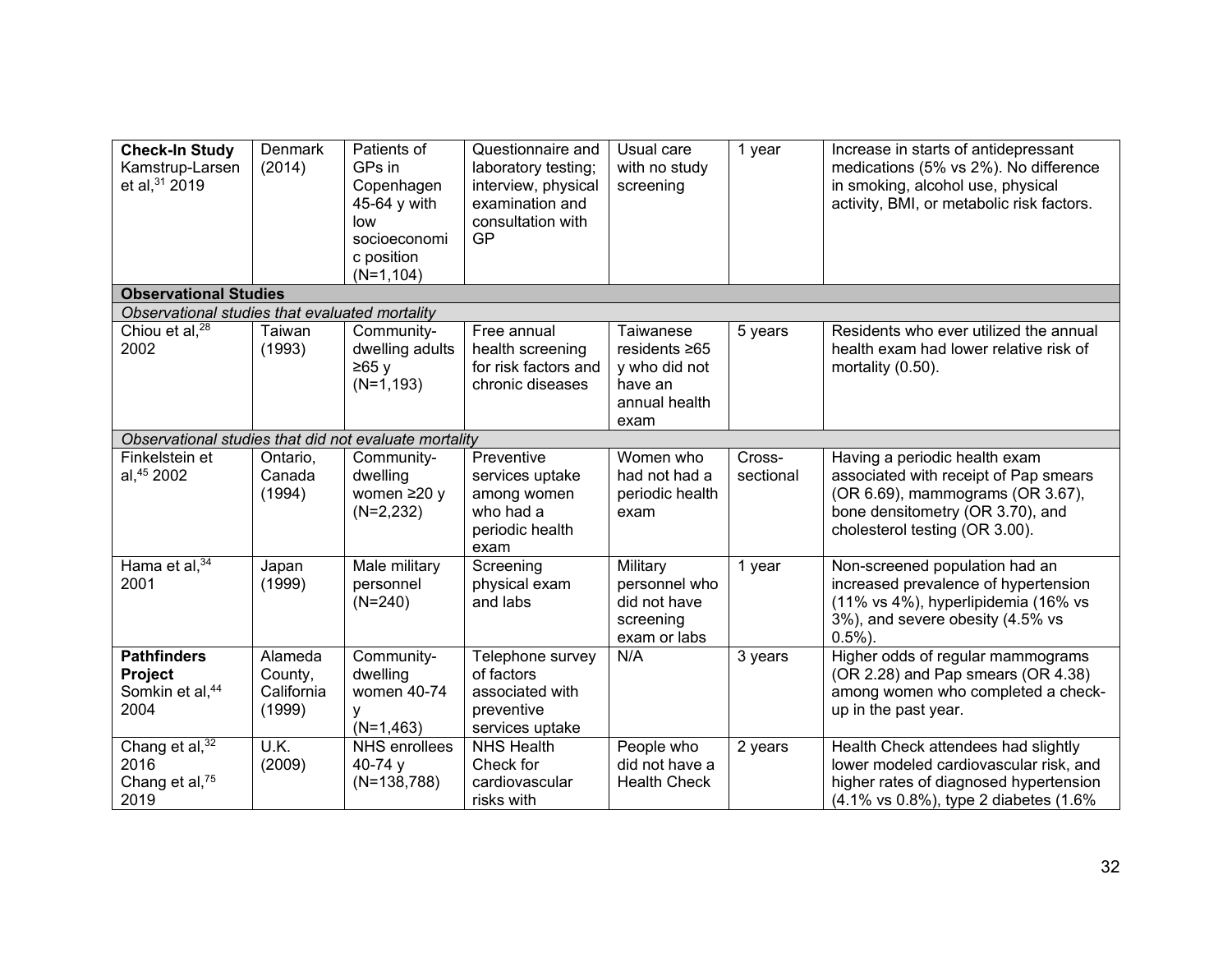|                                |                                                |                                                                          | questionnaire,<br>medical history,<br>physical<br>examination and<br>laboratory testing                                                                                              |                                                           |                     | vs 0.2%), and chronic kidney disease<br>(0.3% vs 0.1%). In difference-in-<br>difference analyses, Health Check<br>attendance associated with relative<br>decreases in systolic blood pressure (-<br>2.5 mmHg), diastolic blood pressure (-<br>1.5 mmHg), BMI (-0.3 kg/m <sup>2</sup> ), and total<br>cholesterol (-0.15 mmol/L), and relative<br>increases in proportion of patients<br>prescribed a statin (3.8%) and<br>antihypertensive medication (1.4%). |
|--------------------------------|------------------------------------------------|--------------------------------------------------------------------------|--------------------------------------------------------------------------------------------------------------------------------------------------------------------------------------|-----------------------------------------------------------|---------------------|---------------------------------------------------------------------------------------------------------------------------------------------------------------------------------------------------------------------------------------------------------------------------------------------------------------------------------------------------------------------------------------------------------------------------------------------------------------|
| Robson et al, 33<br>2017       | U.K.<br>(2009)                                 | <b>Urban NHS</b><br>enrollees 40-<br>74 y<br>$(N=85, 122)$               | <b>NHS Health</b><br>Check for<br>cardiovascular<br>risks with<br>questionnaire,<br>medical history,<br>physical<br>examination and<br>laboratory testing                            | People who<br>did not have a<br><b>Health Check</b>       | 5 years             | Health Check attendees had more new<br>statin prescriptions (12% vs 8%) and<br>more new diagnoses of diabetes (OR<br>1.30), hypertension (OR 1.50) and<br>chronic kidney disease (OR 1.83).                                                                                                                                                                                                                                                                   |
| Caley et al, 36<br>2014        | U.K.<br>(2010)                                 | Rural and<br>urban NHS<br>enrollees 40-<br>74 y<br>$(N=not$<br>reported) | Practices that<br>provided NHS<br><b>Health Check for</b><br>cardiovascular<br>risks with<br>questionnaire,<br>medical history,<br>physical<br>examination and<br>laboratory testing | Practices that<br>did not provide<br><b>Health Checks</b> | 3 years             | No differences in change in prevalence<br>of diabetes, hypertension, coronary<br>heart disease, chronic kidney disease,<br>or atrial fibrillation.                                                                                                                                                                                                                                                                                                            |
| Pfoh et al, <sup>43</sup> 2015 | Maryland<br>and<br>Washingto<br>n DC<br>(2010) | Medicare<br>beneficiaries<br>≥65y<br>$(N=4,245)$                         | Medicare AWV<br>with medical<br>history, physical<br>examination and<br>laboratory testing                                                                                           | No Medicare<br><b>AWV</b>                                 | Cross-<br>sectional | No difference in depression screening.                                                                                                                                                                                                                                                                                                                                                                                                                        |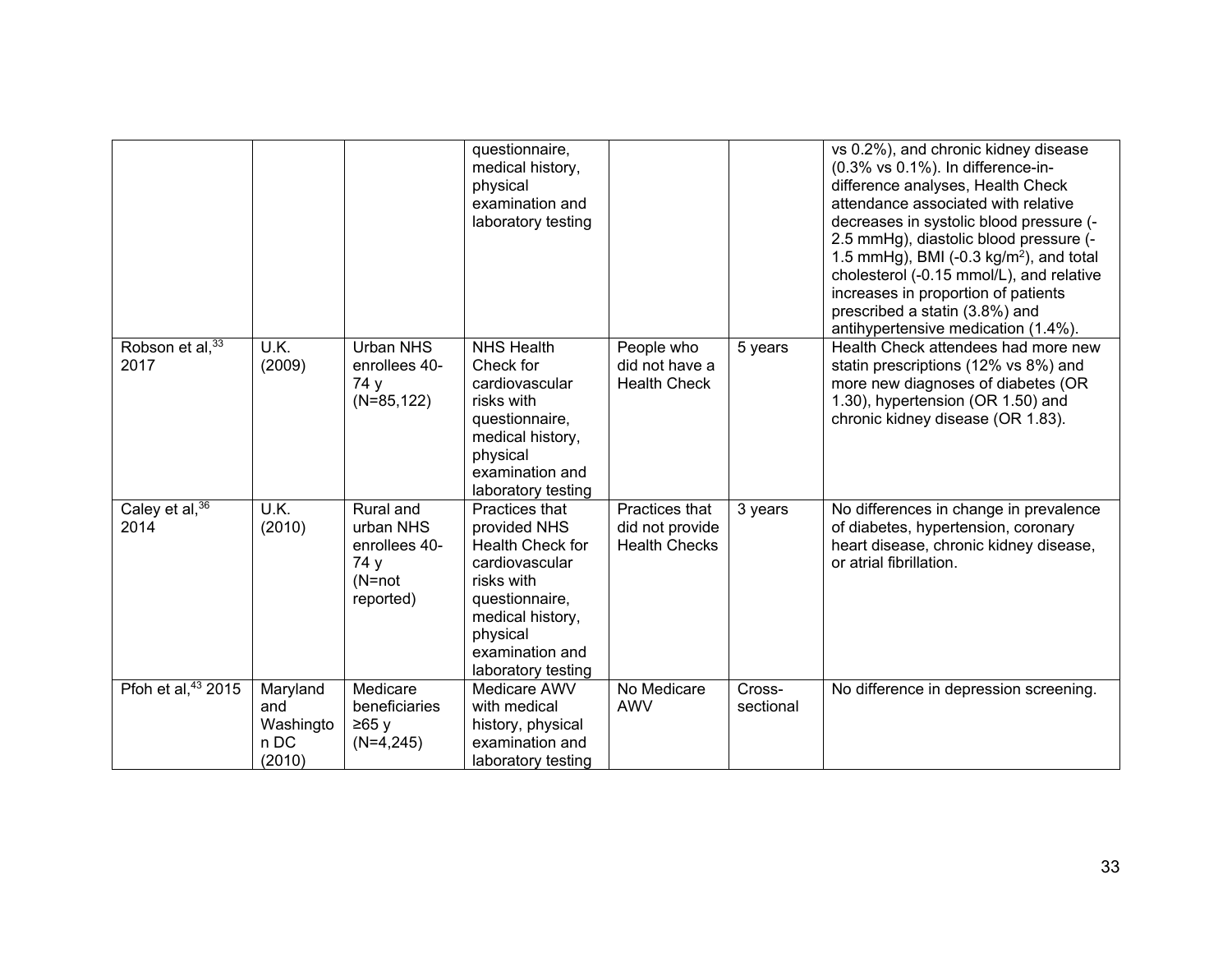| Forster et al, $35$<br>2016               | U.K.<br>(2010) | NHS enrollees<br>40-74 $y$<br>$(N=257,368)$                      | <b>NHS Health</b><br>Check for<br>cardiovascular<br>risks with<br>questionnaire,<br>medical history,<br>physical<br>examination and<br>laboratory testing  | People who<br>did not have a<br><b>Health Check</b>          | 4 years                 | Health Check attendees were more<br>likely to be diagnosed with<br>hypercholesterolemia (men: 59% vs<br>26%, women: 62% vs 30%) and obesity<br>(men: 23% vs 15%, women: 23% vs<br>19%) and to be prescribed statins (11%<br>vs 8%), and less likely to be smokers<br>(men: 21% vs 26%, women: 16% vs<br>21%). Men were more likely to be<br>diagnosed with hypertension (36% vs<br>$31\%$ ).                                                                                                                                                                                                                                                                                                  |
|-------------------------------------------|----------------|------------------------------------------------------------------|------------------------------------------------------------------------------------------------------------------------------------------------------------|--------------------------------------------------------------|-------------------------|-----------------------------------------------------------------------------------------------------------------------------------------------------------------------------------------------------------------------------------------------------------------------------------------------------------------------------------------------------------------------------------------------------------------------------------------------------------------------------------------------------------------------------------------------------------------------------------------------------------------------------------------------------------------------------------------------|
| Fowler et al, $\sqrt[42]{ }$<br>2018      | U.S.<br>(2011) | Medicare<br>beneficiaries<br>≥65y<br>$(N=471, 415)$              | Medicare AWV<br>with medical<br>history, physical<br>examination and<br>laboratory testing                                                                 | No Medicare<br><b>AWV</b>                                    | 1 year                  | No clinically meaningful differences in<br>incident diagnosis of ADRD or initiation<br>of ADRD medications.                                                                                                                                                                                                                                                                                                                                                                                                                                                                                                                                                                                   |
| Kennedy et $\overline{al}$ , $37$<br>2019 | U.K.<br>(2011) | Rural and<br>urban NHS<br>enrollees 35-<br>71 y<br>$(N=366,005)$ | <b>NHS Health</b><br>Check for<br>cardiovascular<br>risks with<br>questionnaire,<br>medical history,<br>physical<br>examination, and<br>laboratory testing | People who<br>were not<br>invited for<br><b>Health Check</b> | 6 months -<br>3.5 years | Compared to a control cohort, four<br>intervention cohorts had higher<br>proportions of subjects detected with<br>CVD risk >10% (range of differences,<br>2.0% to 3.6%), total cholesterol<br>>5.5mmol/L (4.1% to 7.0%), total<br>cholesterol >7.5mmol/L $(0.3\%$ to $0.4\%$ ),<br>blood pressure $>140/90$ mmHg (1.0% to<br>2.1%), and BMI > 30 kg/m <sup>2</sup> (0.9% to<br>2.5%). Health Check cohorts more likely<br>to have diagnoses of hypertension<br>(0.3% to 0.6%), and starts of statins<br>(0.2% to 0.9%) and anti-hypertensives<br>(0.2% to 0.6%).<br>No differences in detection of AF or<br>CKD, or in prescriptions of NRT,<br>antiglycemics, or antiobesity<br>medications. |
| Beckman et al, <sup>40</sup><br>2019      | U.S.<br>(2014) | Medicare<br>beneficiaries<br>≥65 y                               | Medicare AWV<br>with medical<br>history, physical                                                                                                          | No Medicare<br><b>AWV</b>                                    | Cross-<br>sectional     | Medicare AWV associated with greater<br>occurrence of fall risk screening (94% vs<br>15%), pneumococcal vaccination (86%                                                                                                                                                                                                                                                                                                                                                                                                                                                                                                                                                                      |